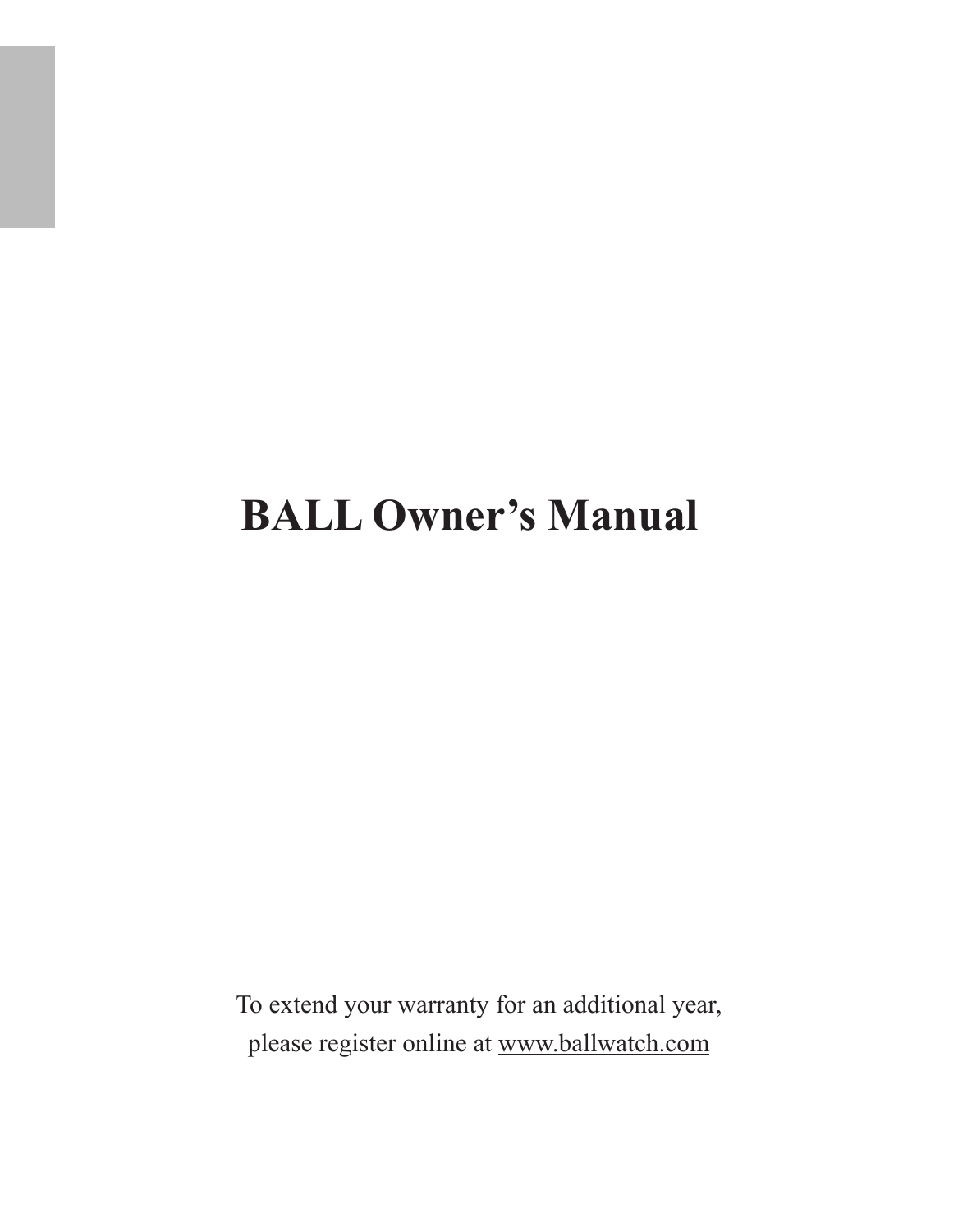# **Contents**

| Welcome                                             | 3  |
|-----------------------------------------------------|----|
| <b>Brand Spirit</b>                                 |    |
| <b>BALL's Time</b>                                  | 5  |
| Performance                                         | 6  |
| Magnetism                                           | 8  |
| Swiss Night Reading Technology                      | 10 |
| Operating Instructions                              | 12 |
| <b>Automatic Watch</b><br>1                         | 12 |
| $2^{\circ}$<br>Automatic Chronograph                | 14 |
| 3.<br>Automatic Chronograph with Moon Phase Display | 16 |
| Single-button Chronograph<br>4.                     | 17 |
| 5.<br>Automatic Chronograph with GMT Display        | 18 |
| 6.<br>BALL Amortisér© shock-absorbing system        | 19 |
| 7.<br>Chronograph Scales                            | 20 |
| Linear Triple Calendar<br>8.                        | 25 |
| <b>GMT</b><br>9.                                    | 26 |
| 10. Dual Time                                       | 27 |
| 11. World Time                                      | 28 |
| 12. 24-Hour Window (UTC or UMT Indication)          | 30 |
| 13. Date Warning System                             | 31 |
| 14. Chronometer Certificate                         | 32 |
| 15. Power Reserve                                   | 34 |
| 16. Moon Phase                                      | 35 |
| 17. TMT                                             | 37 |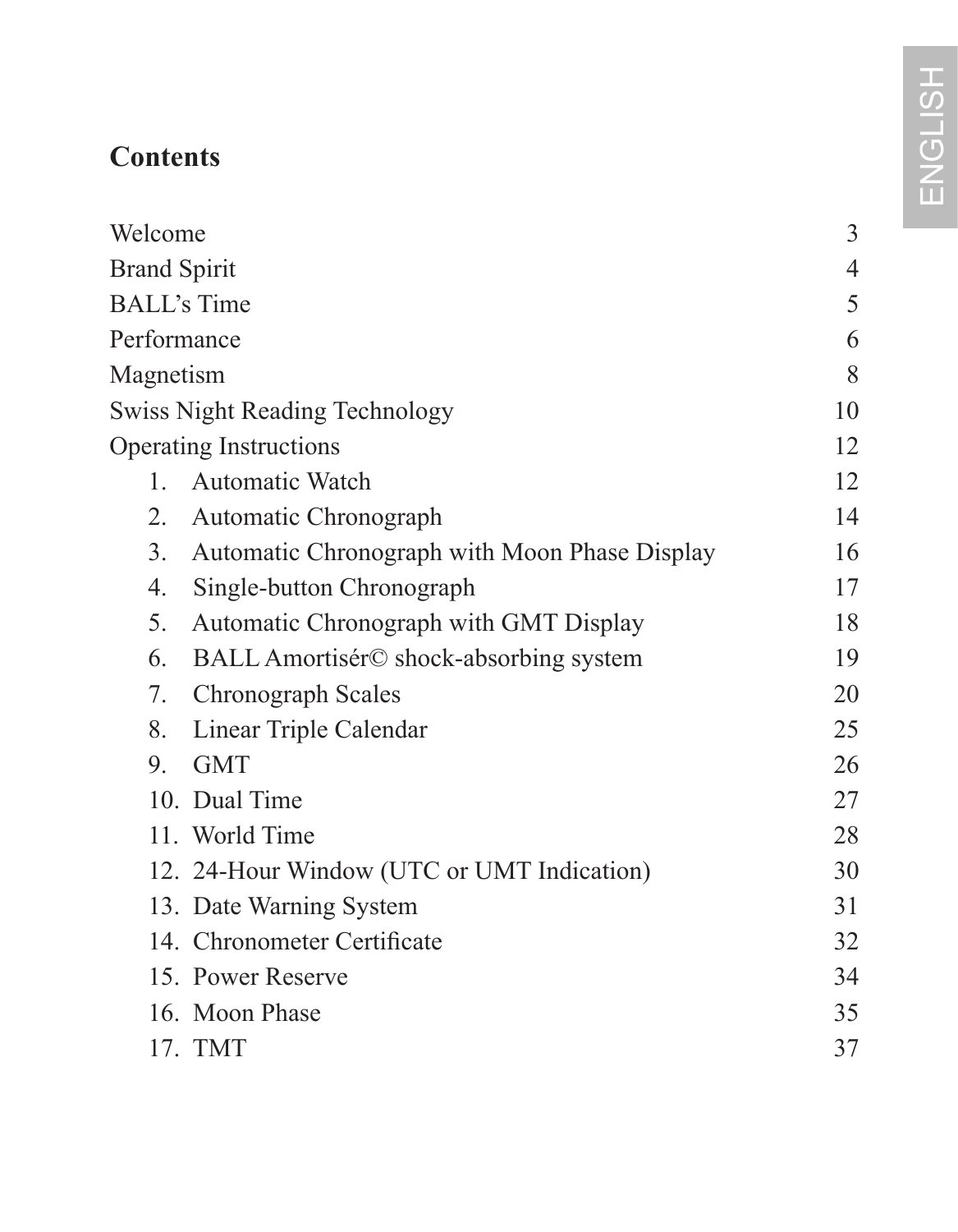| 18. Rotating Bezel                               | 38  |
|--------------------------------------------------|-----|
| 19. Patented Crown Protection System             | 39  |
| Caring for your BALL watch                       | 40  |
| Optimum Safety                                   | 42. |
| Disposal and After-Sales Service                 | 42  |
| <b>BALL</b> International Warranty               | 43  |
| <b>International After-Sales Service Centers</b> | 44  |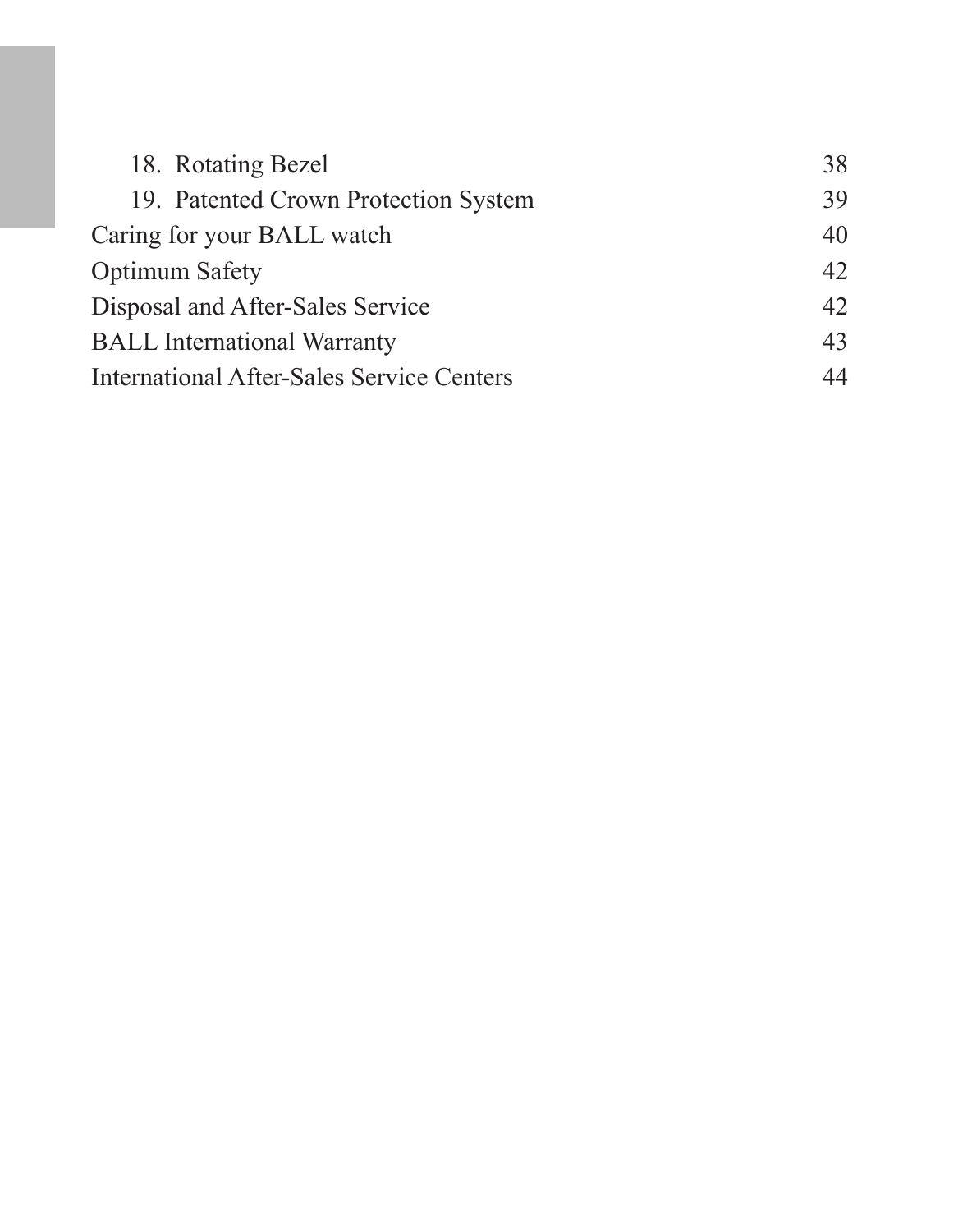### **Welcome**

We congratulate you on the purchase of your BALL watch. You will soon be wearing on your wrist an excellent tribute to American railroad history. All BALL watches are completely Swiss-made and rigorously built in mind for you - an explorer. Our mission: On the wrist of every direct, no nonsense life adventurer in search of his or her destiny. We are single-minded in our commitment to this vision.

At Ball Watch Company, we are focused on building the mightiest, superior watches that endure adverse conditions. Indeed, it has been our love and tradition since 1891. In the process, we faithfully create a family enterprise that genuinely fosters our humanity and have fun in all our endeavors.

Thank you for your trust and confidence in us.

Faithfully yours,

*Ball Watch Company Management*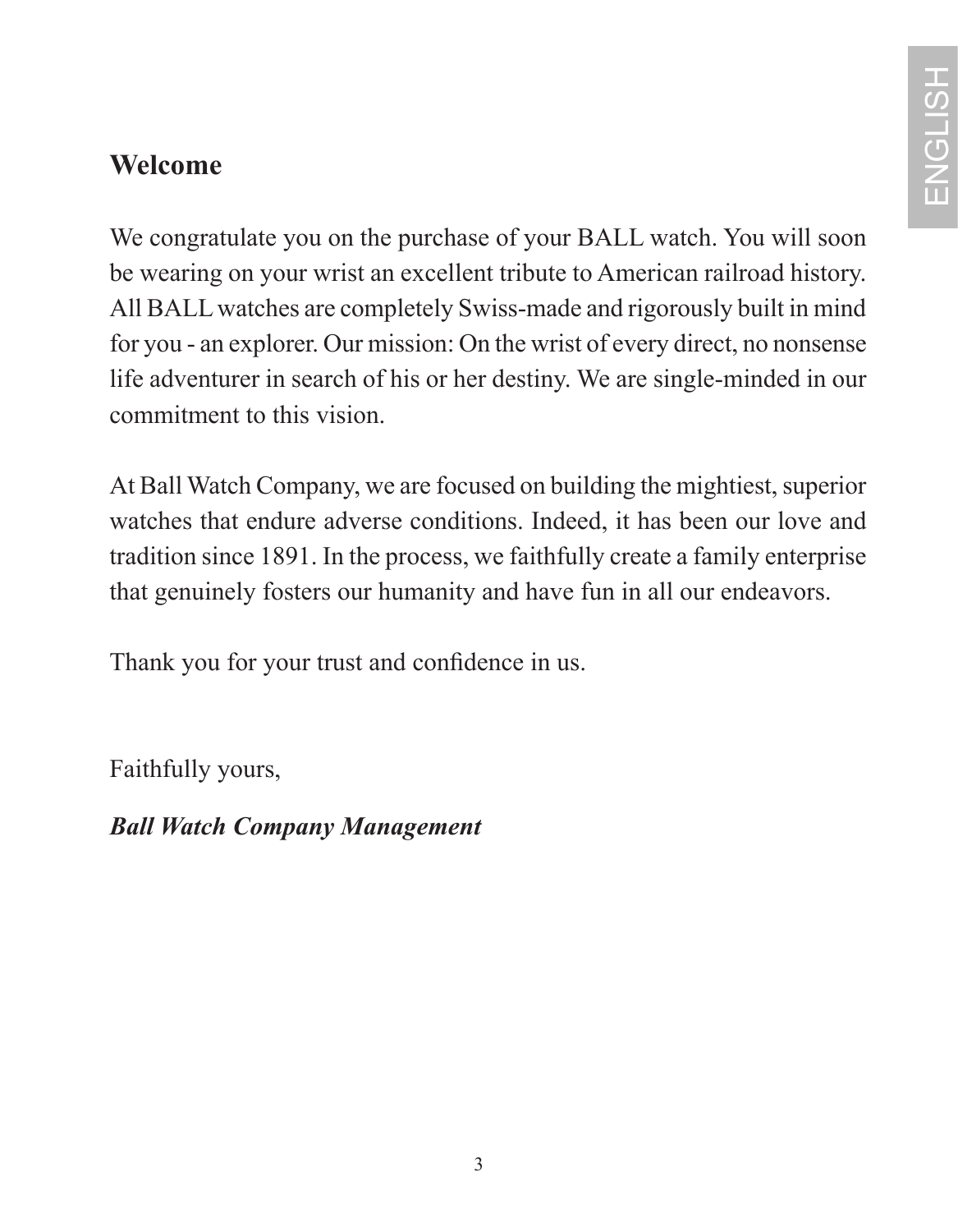### **Brand Spirit**

Freedom. Represents what humans live for: Free will and the chance to pursue their dreams.

The American Railroads brought freedom to the country, the opportunity to travel and explore the new frontiers. The powerful locomotives sparked the spirit of adventure in the American people, while the men of the railroads were the heroes of the machine age. Ball Watch Company proudly served the men of the railroads then, just as we support the world-class explorers of today.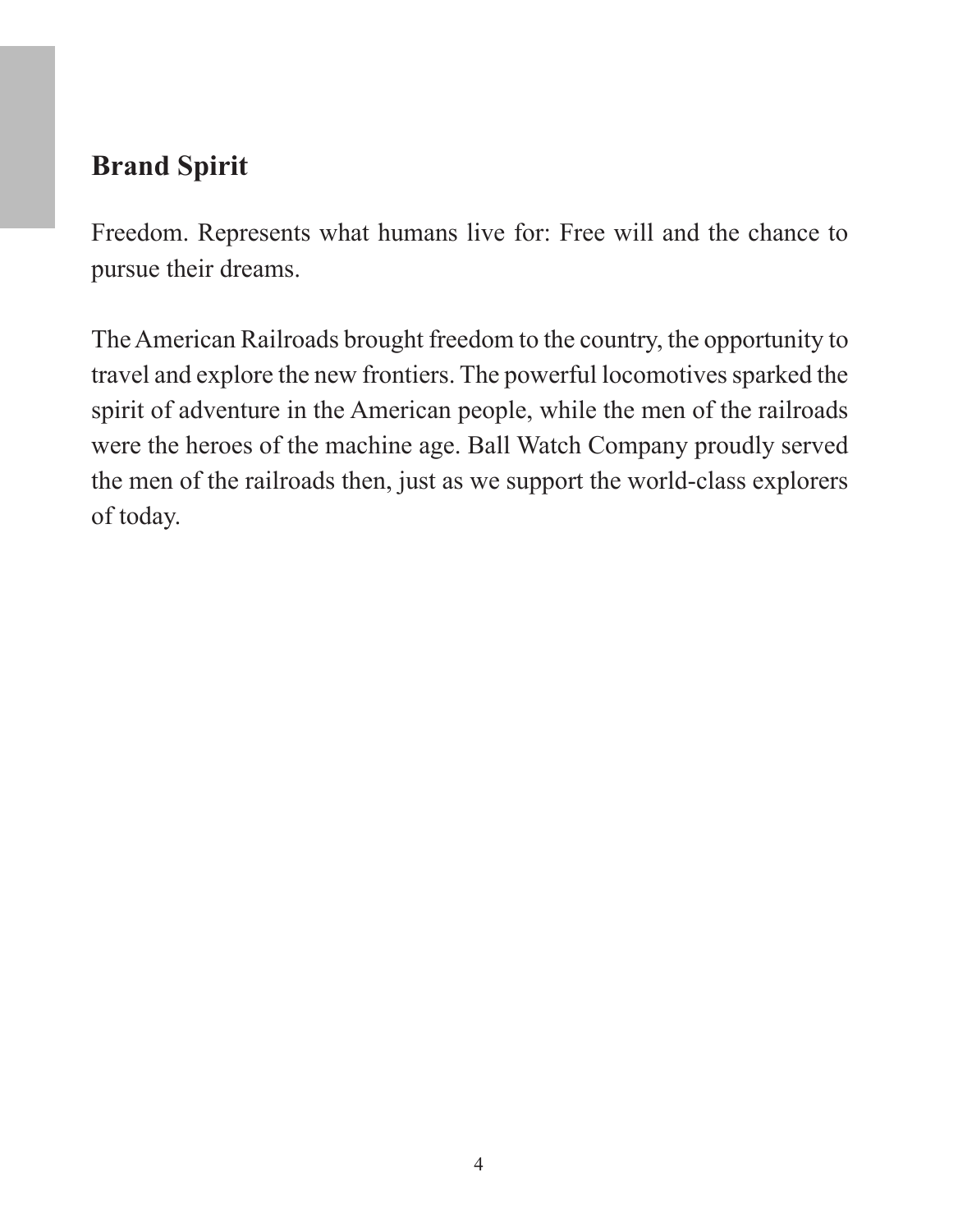### **BALL'S TIME**

Webb C. Ball was born in Fredericktown, Ohio on October 6, 1847. In the early years, Mr. Ball was recognized as having an interest in accurate time. When Standard Time was adopted in 1883, Mr. Ball was the first Cleveland jeweler to use the time signals sent from the Naval Observatory in Washington D.C., bringing accurate time to Cleveland. For many years, as people walked past his store, they would pull out their watches and set the time. The phrase, "BALL'S TIME", came to mean the absolute correct time all over Northern Ohio.



Webster Clay Ball, founder of Ball Watch Company

Webb C. Ball was instrumental in establishing watch standards and the inspection system that required all watches and clocks used on the railroads to be checked by competent watchmakers. It is important to recognize and applaud Webb C. Ball for inventing the first successful system to be accepted on a broad scale. It was his system that set the standards for the railroads; it was his system that helped establish accuracy and uniformity in timekeeping. It was his system that resulted in railroad time and railroad watches being recognized as STANDARD, whenever accuracy in time was required.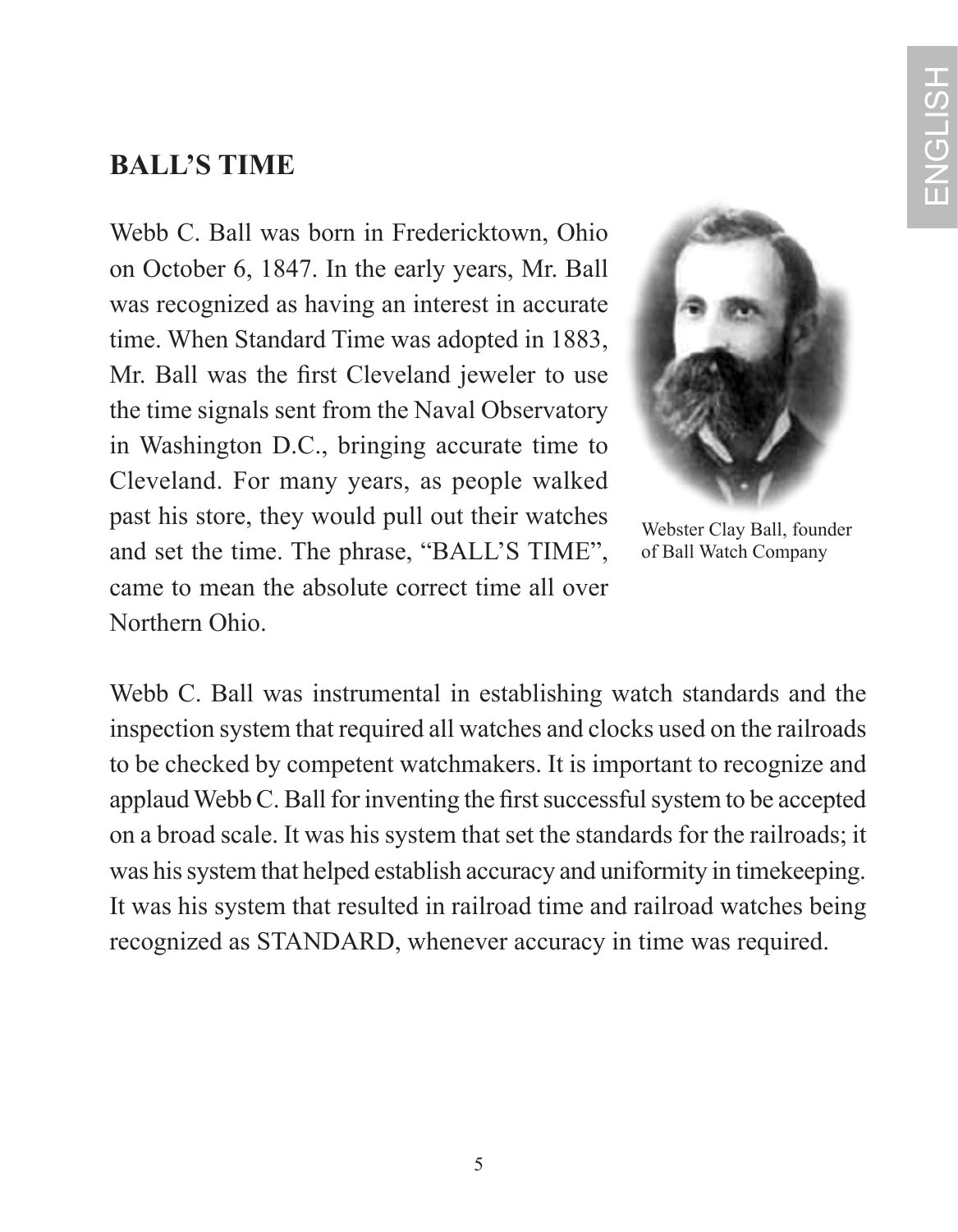#### **Performance**

At Ball Watch Company, all watches are made to live up to our motto:

#### *Since 1891, accuracy under adverse conditions.*

#### *Case:*

The case material used in our collections ranges from superior quality, high-grade stainless steel to titanium coated with Diamond-Like Carbon. BALL Engineer, Engineer Master II, and Engineer Hydrocarbon series automatic watches are specially equipped with an antimagnetic soft iron inner jacket.

#### *Crystal:*

The crystal is made of anti-glare sapphire  $(AL_2O_3)$  with Moths hardness 9. Knoop hardness, parallel to C-axis, 1,670 to 2,000 kgf/mm2 . Heat conductivity at 100°C is 0.06 cal/cm-sec-°C. Its dielectric strength is at 20,800 kg/cm2 .

#### *Shock-resistant:*

All BALL watches are constructed to withstand at least 5,000Gs impact test, which is carried out on a machine to simulate the effect of a free fall onto a hard wooden floor from a height of one meter. The Engineer Hydrocarbon series undergoes a more rigorous 7,500Gs impact test, to ensure its impeccable shock resistance.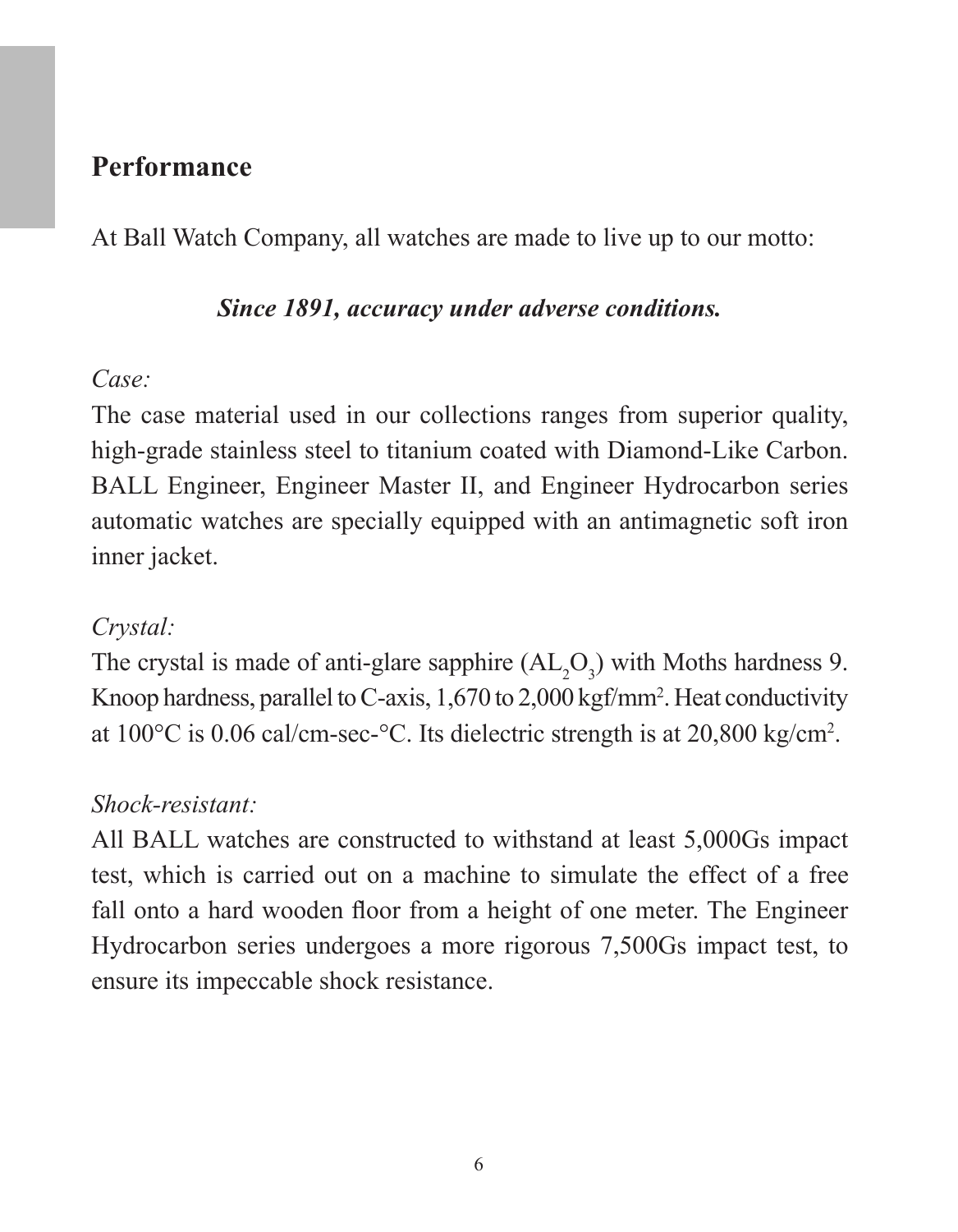#### *Movement:*

BALL has worked with top Swiss movement manufacturers to build our precise and dependable movements under the most rigorous conditions. BALL watches are then adjusted and modified to Ball Standard.

### *Illumination:*

It is the self-powered micro gas tube  $(^{3}H)$  that gives the watch excellent legibility even in dark and adverse conditions. This light source on all BALL watches does not require batteries or re-exposure, and lasts for up to 25 years. For the Engineer Hydrocarbon series, the markings on the bezel are filled with luminous paint, which does need light exposure for illumination.

### *Water-resistant:*

The water resistance of BALL watches ranges from 30m to 1,000m, depending on the model chosen. The test is conducted by immersing the watch completely in distilled water containing a wetting agent of 1% by weight and at the relevant testing pressure for at least 5 minutes. The watch must show no evidence of leakage in order to pass the test. The water resistance of a timepiece will be impaired if the crown is not properly screwed-in. The patented crown protection system of the Engineer Hydrocarbon ensures the crown returns to its proper position.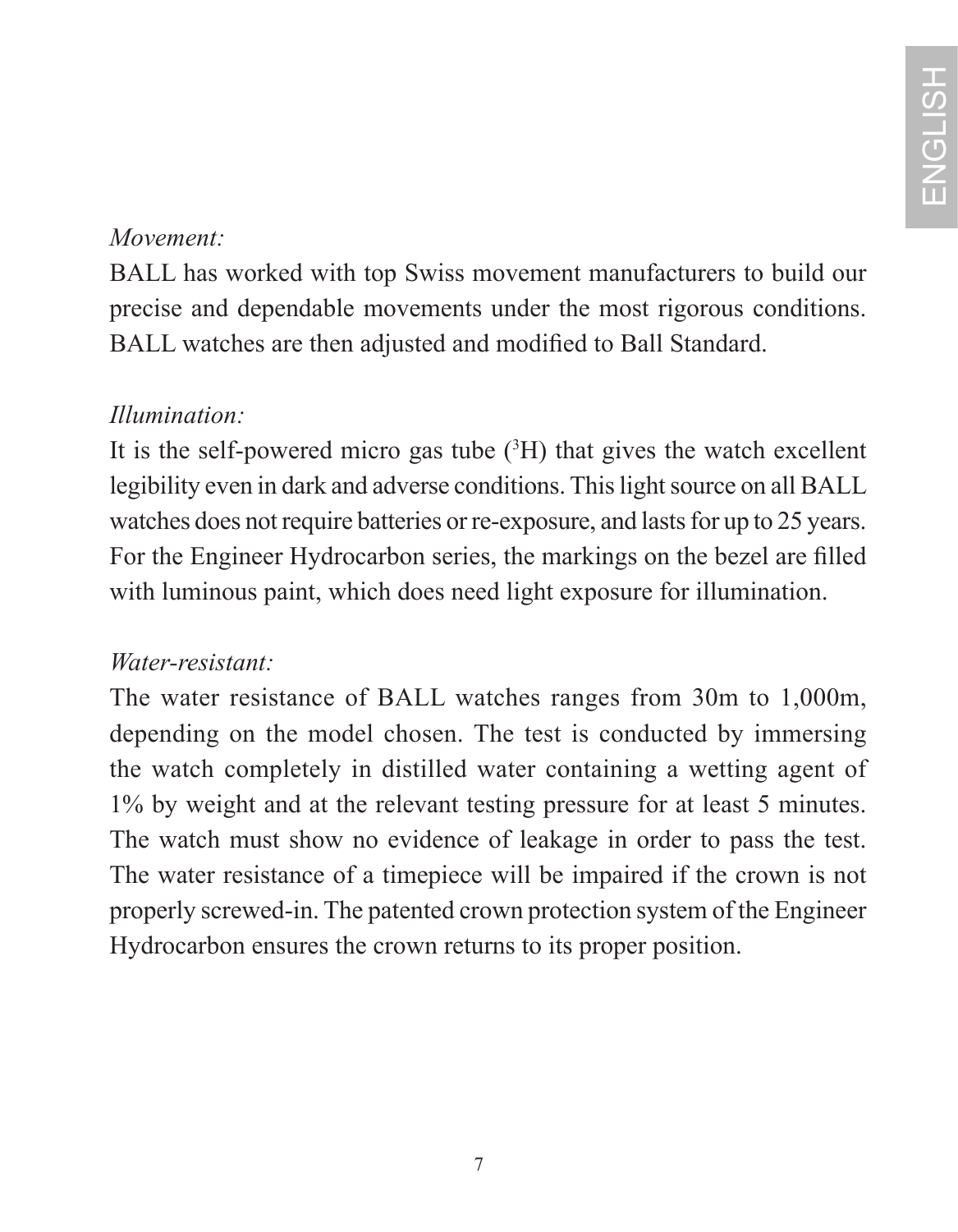### **Magnetism**

The Greeks first observed the phenomenon of magnetism around 600 B.C. The natural magnet  $Fe<sub>3</sub>O<sub>4</sub>$ , a black ferrous oxide, was discovered in the province of Magnesia in Turkey.

Magnetic fields produced by natural magnets are generally too weak to disturb the accuracy of a mechanical watch. The same is not true, however, of man-made magnetic fields. So where are we at risk to enter magnetic fields in daily life? Near televisions, stereo systems and radios in our living room. In the countless small electric motors used throughout our households. In the doors of cars, refrigerators or cabinets. In the telephone or computer monitor on your office desk. And in locomotives. Even brief contact with these items is enough to magnetize a mechanical watch.



BALL case construction to protect against magnetic fields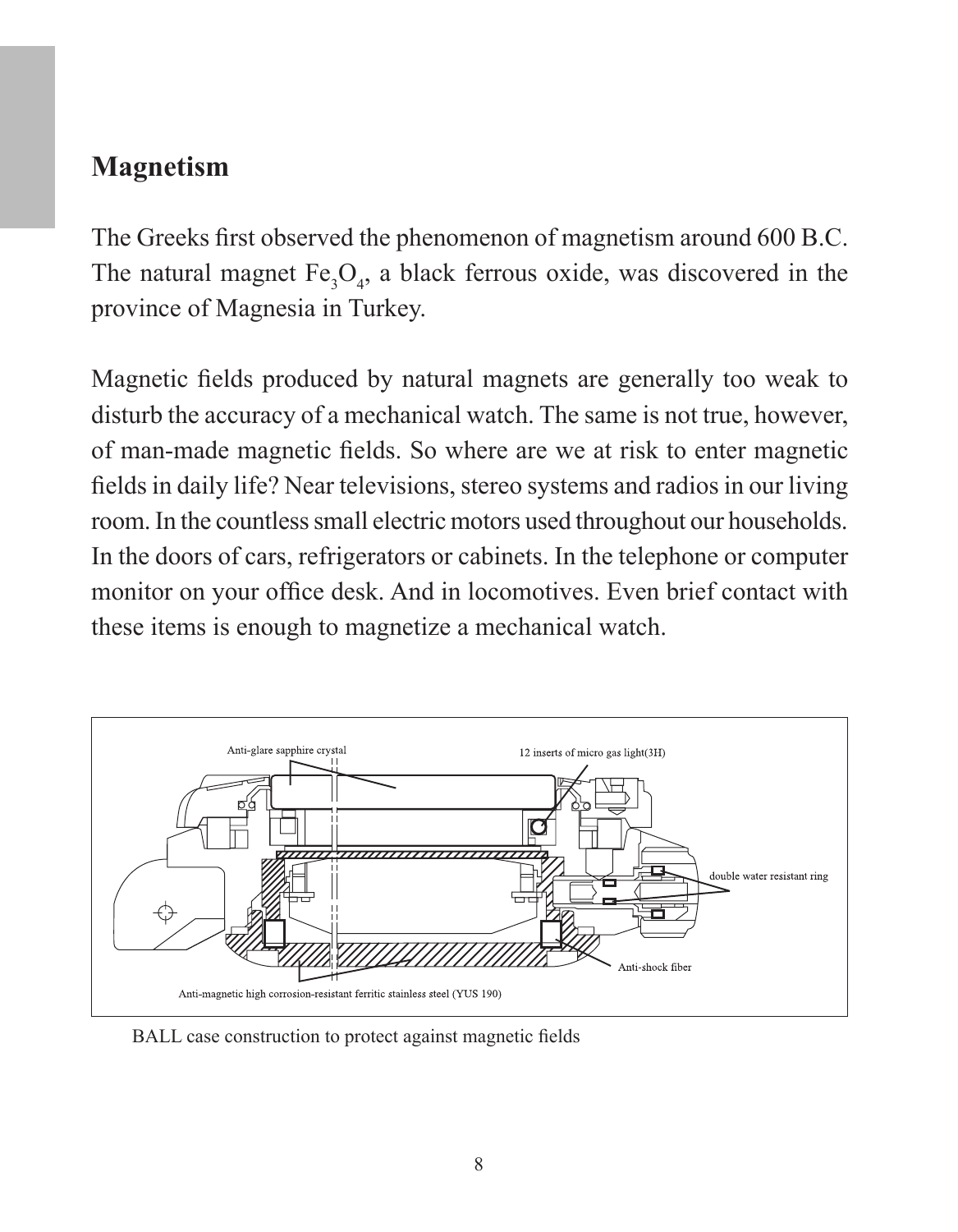BALL Engineer Hydrocarbon, Engineer Master II, and Engineer II watches are equipped with superb antimagnetic cases constructed with corrosionresistant ferric stainless steel materials. Furthermore, the inner workings of the watch are protected by a soft iron inner jacket consisting of a back plate, a ring surrounding the movement and the dial. This special alloy, reinforced by the shape of the case, prevents magnetic fields from penetrating as far as the movement and having an adverse effect on its accuracy.

What does the term "antimagnetic" actually mean? The existing standard is defined thusly: If a mechanical watch does not stop when exposed to a magnetic field of 4,800 A/m and subsequently does not deviate by more than 30 seconds per day, it can be called "antimagnetic." BALL watches certainly surpass this standard, particularly the Engineer Hydrocarbon series with standard protection of 12,000 A/m.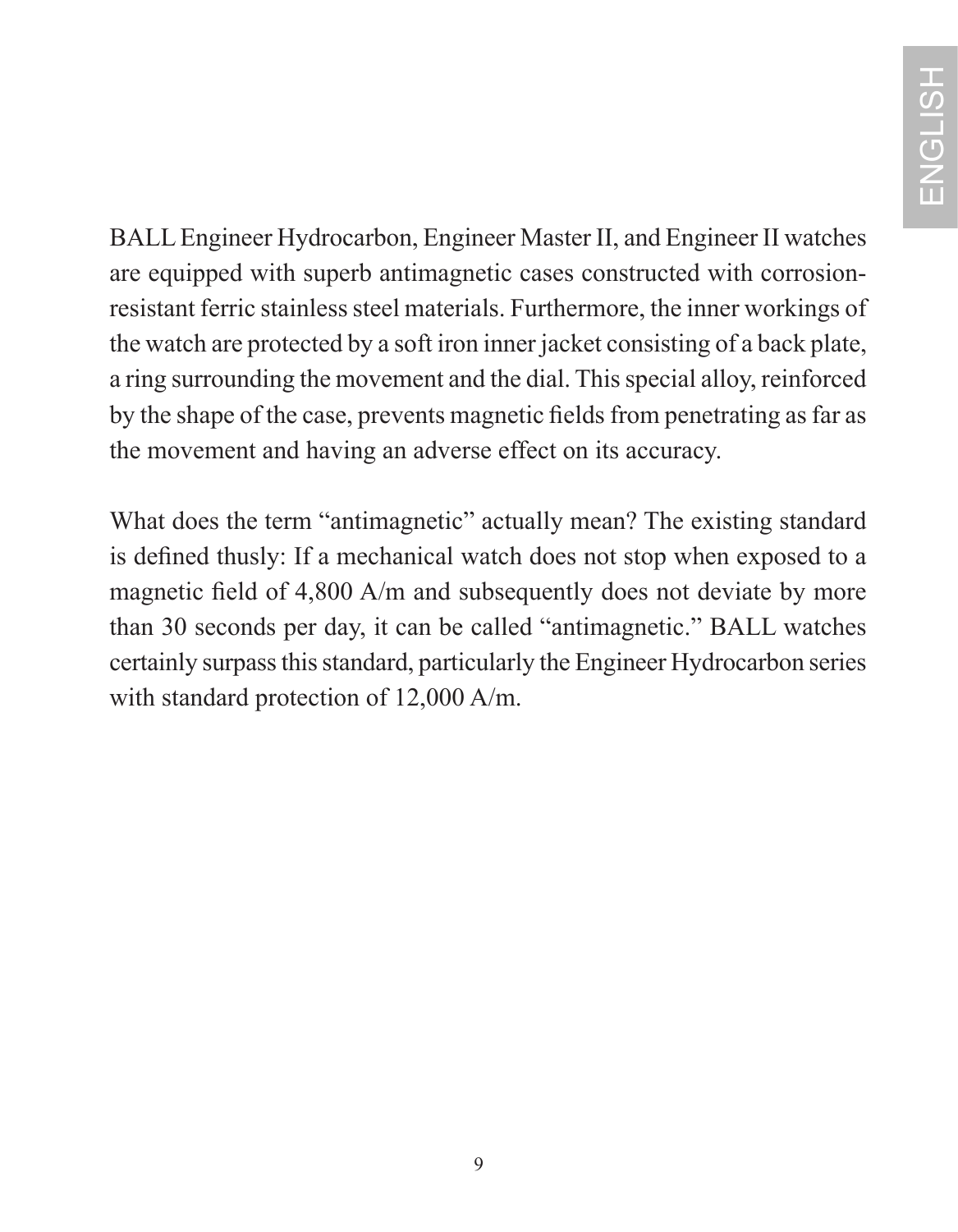### **Swiss Night Reading Technology**



How to read time from watches in dark environments has been a topic of much research in the watch industry. Applying luminous paints to dial and hands - activated first by radium, then by tritium - has been standard practice since the First World War but did not really satisfy the manufacturers. After a quarter-century in

research and development work, Ball Watch Company is proud to present an innovative Swiss laser technology that is considered the best alternative available today. It is the self-powered micro gas tube known as (3H) that gives the watch its excellent dark reading capability in any adverse conditions. They provide superior night reading capability that is 100 times brighter than the current tritium-based luminous paints. 3 H gas tubes do not require batteries, recharging by an outside light source, or the use of a press-button, and glow continuously for up to 25 years. You can read off time from the watch quickly and safely in brightest daylight or deepest night without adapting your eyes to the ambient light.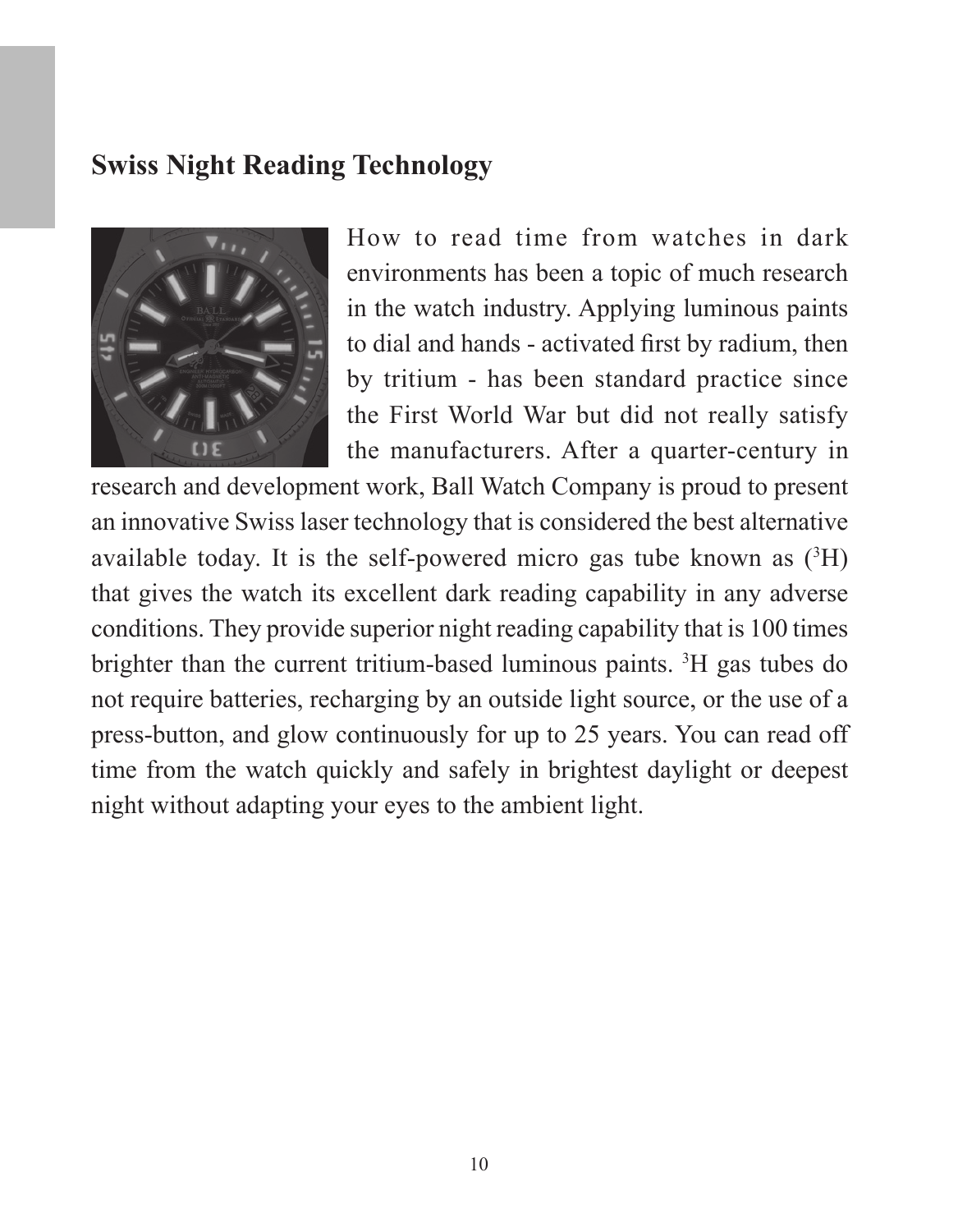

Diagram of gas tube attachment to hands and dial

The Swiss technology, 3 H, captures tritium safely in a very stable form, as a pure gas sealed in a hollow body of mineral glass. Its exterior walls are coated with a luminescent material, which gives off cold light when activated by electrons emitted by the tritium. Light production is the same as in a TV tube, when the electrons of the cathode ray beam hit the screen. The small, precise, lightweight 3 H tubes can now be efficiently produced by means of a  $CO<sub>2</sub>$  laser. Their attachment to the hands and the dial is accomplished in way that minimizes any risk of breakage.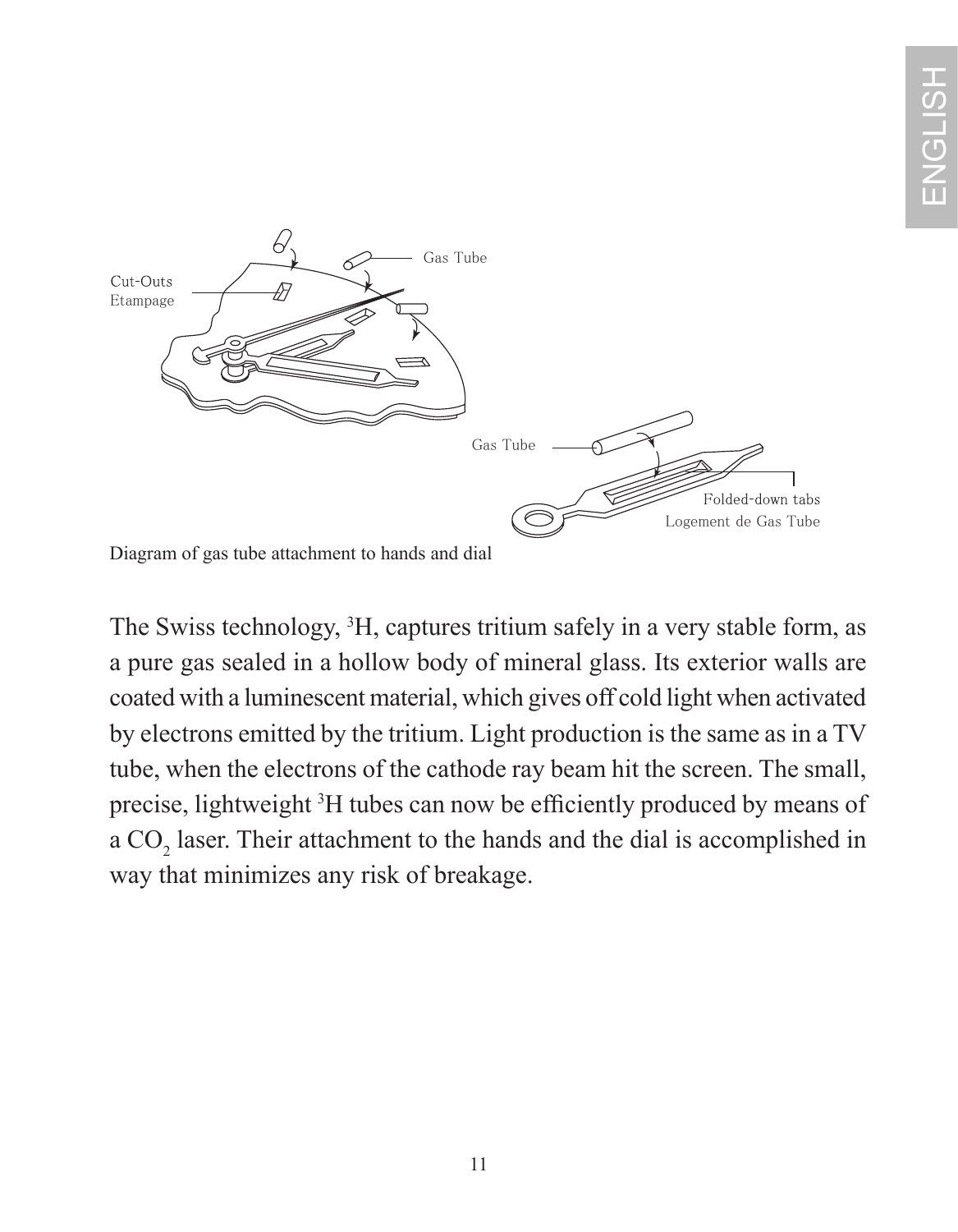### **Operating instructions**

[Please see Online User Manual in the Customer Service section at www.ballwatch.com for the latest information.]

#### **1. Automatic Watch**

*MODELS: All, except those specifically listed below*

Functions of the crown



 $X = Normal$  position  $0 =$  Manual winding position  $1 =$ Date adjustment  $2 =$  Setting the time

• Manual Winding: If the watch has not been worn for a long period of time, wind the movement before setting the time. Unscrew the crown to position [0], then turn the crown clockwise 20 to 30 times.

• Time Setting: To set the time, unscrew the crown and pull out to position [2]. Push the crown back into position [X] when the correct time is reached. When setting the time, please ensure that the date display is also set correctly. It should advance at midnight. If it advances at noon, you will need to turn the hands forward 12 hours.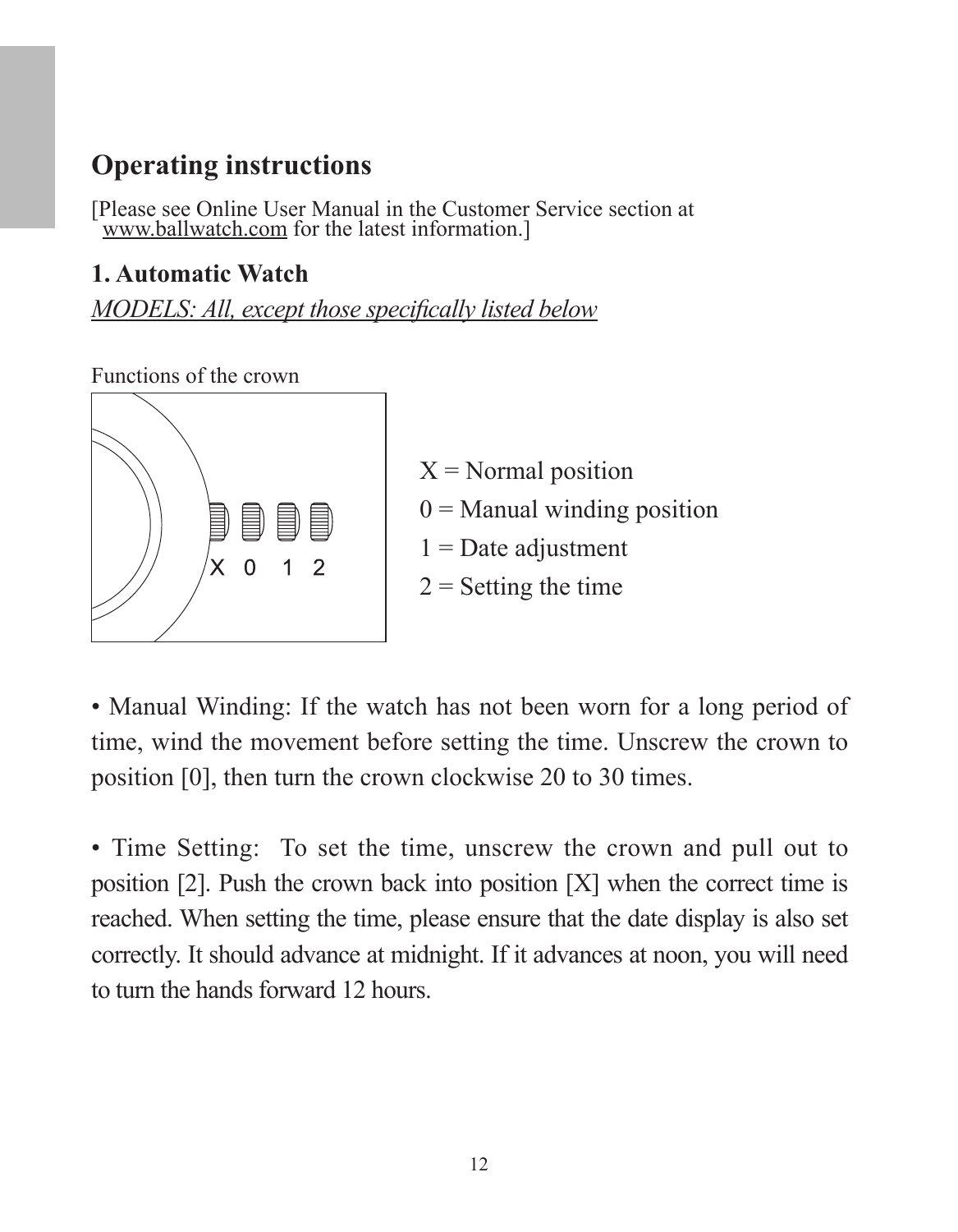• Date Setting: After months with less than 31 days, you need to set the date to the first day of the next month. To do so, unscrew the crown and pull it out to position [1]. Turn the crown clockwise to set date. On watches with Day function, turn the crown counter-clockwise to set the Day.

• To prevent damage to the date-switching mechanism, we advise not to manually reset the date between 9pm and 3am.

• Always remember to screw down the crown after adjustment, to ensure water resistance and prevent possible damage to the movement.

#### *Remarks:*

Automatic watches acquire their energy from an oscillating weight that is activated in response to the movements of your wrist. Depending on the model, the power reserve ranges from 38 to 48 hours. Manual winding is only necessary if the watch has not been worn for a long period of time, or if it has stopped.

Depending on the type of movement, the accuracy of a mechanical movement may vary one to two minutes per week. Accuracy is strongly influenced by the way the watch is worn.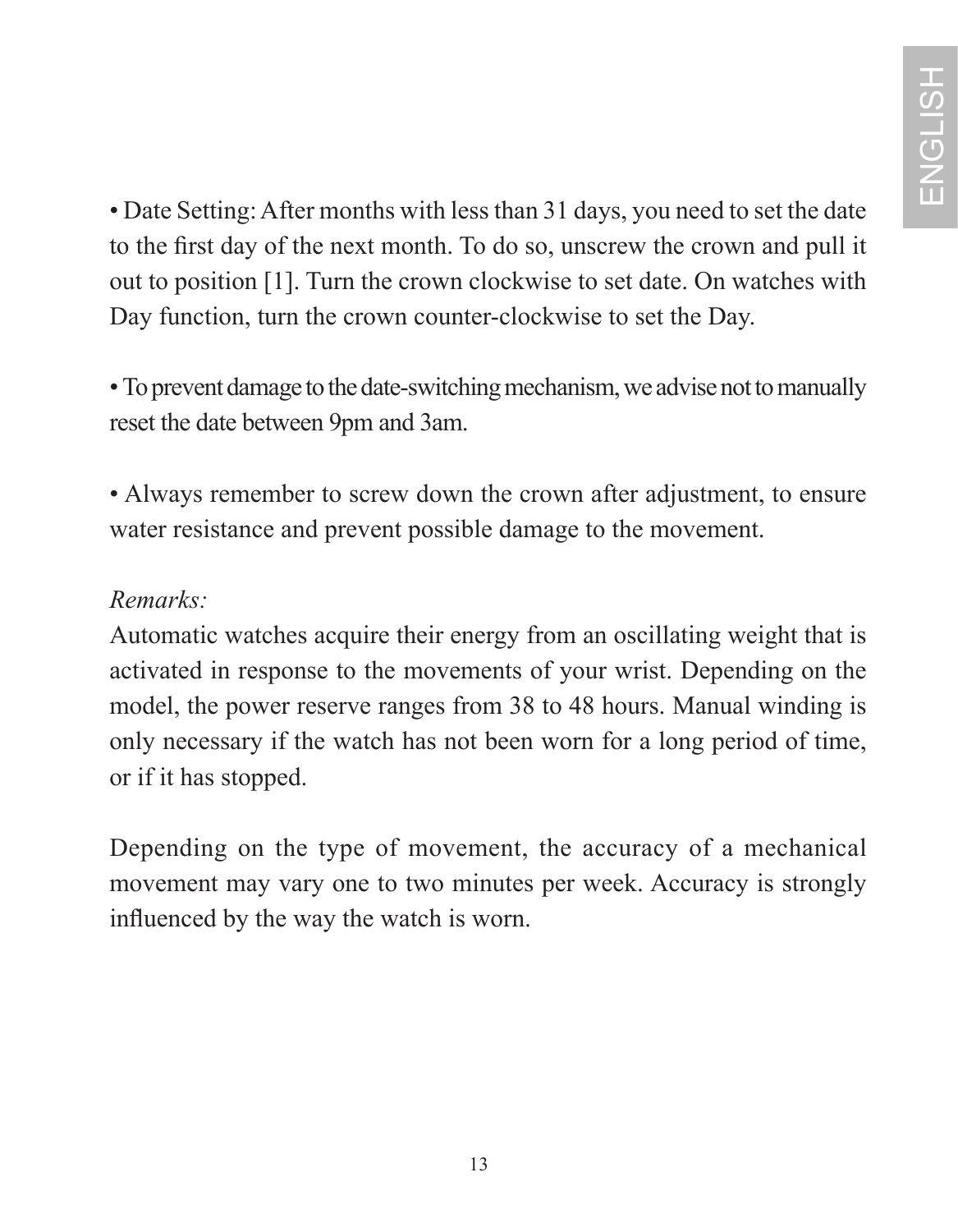#### **2. Automatic Chronograph**

*MODELS: CM1010, CM1020, CM1030, CM1052, CM1068, DC1016, DC1026, DC1028*

See instructions for "Automatic Watch" above, with the following changes.

Position [X]: Running position Position [0]: Manual winding Position [1]: Correction of date and day Position [2]: Time setting with stop-second



Chronograph function: First ensure that the crown is in position [X] and that the chronograph hands are reset to zero.

• [P1]. Upper Start/Stop control push-button. This push-button enables you to start and stop the chronograph function. Pressing once starts the central second hand. As soon as the second hand has revolved once around the dial the minute hand is set into action. Pressing again stops these hands and a third push sets the chronograph function working again.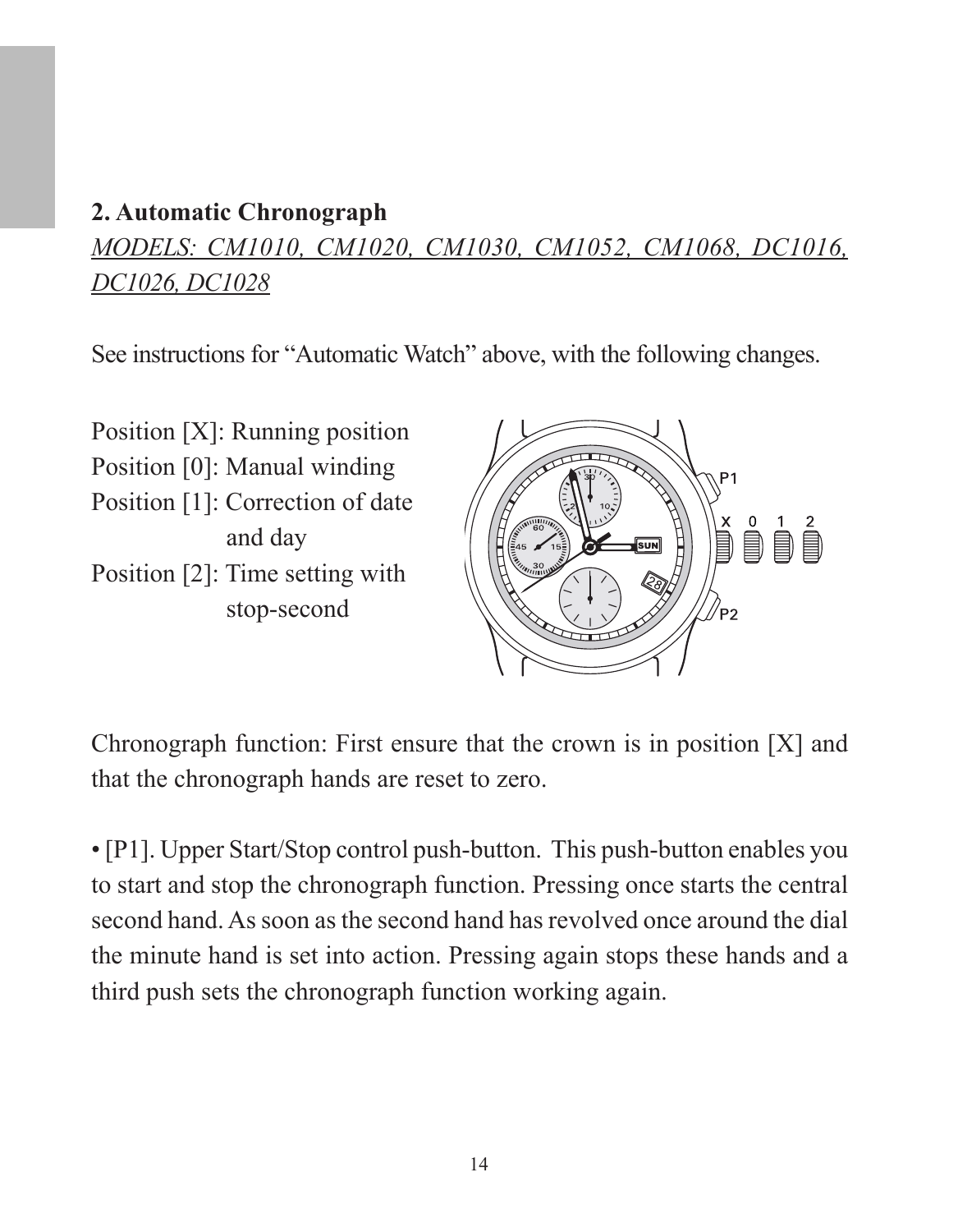• [P2]. Lower return-to-zero push-button. After stopping the chronograph by pressing the upper control push-button [P1], press the lower push-button [P2] to reset the counters to zero. This push-button only functions when the counters are stopped.

• Running second hand: Most Ball chronographs feature running seconds in the subdial at 9 o'clock. The Trainmaster Cannonball (CM1052) features running seconds at the unusual 3 o'clock position.

• Chronograph second hand: Start and stop by pressing the upper push-button [P1]. Reset to zero by pressing lower push-button [P2].

• Minute counter: Indicates the minutes elapsed from the start time by moving forward one unit for each complete revolution of the second hand. Reset to zero by pressing push-button [P2].

• Hour counter: Indicates the hours elapsed from the start time by moving forward one unit for each two complete revolutions of the minute counter. Reset to zero by pressing push-button [P2].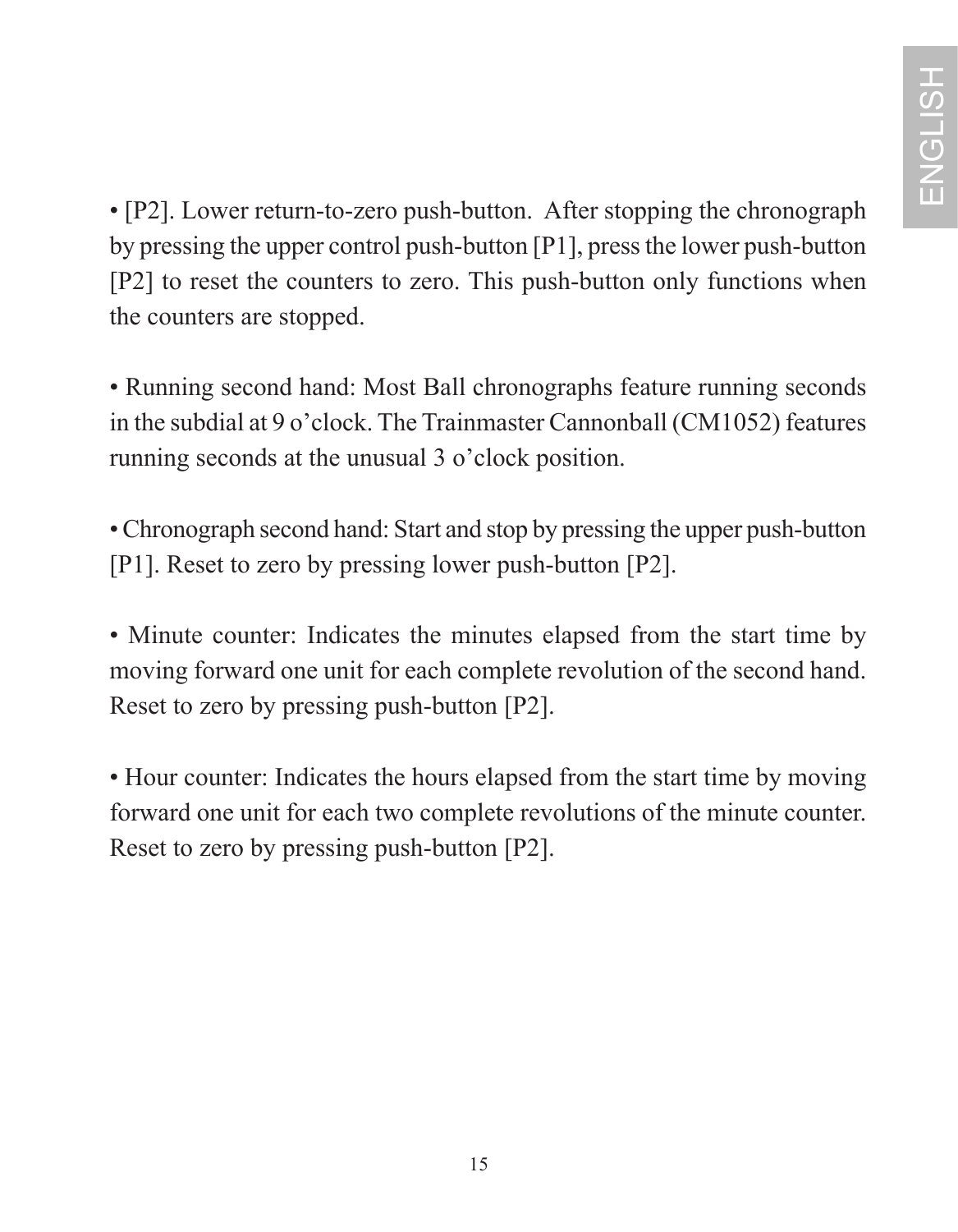### **3. Automatic Chronograph with Moon Phase display** *MODELS: CM1036*

See instructions for "Automatic Chronograph" above, with the following changes.

 $\overline{23}$ 

Position [X]: Running position Position [0]: Manual winding Position [1]: Correction of month, day, and moon phase display Position [2]: Time setting with

stop-second

3 Push-buttons:

Push-button at 2 o'clock [P1]: Start-stop of chronograph Push-button at 4 o'clock [P2]: Return to zero of chronograph Pusher at 10 o'clock [P3]: Day correction

Chronograph function: First ensure that the crown is in position [X] and that the chronograph hands are reset to zero.

• 24-hour hand: The red hand displays the time in 24-hour military time and day/night in the subdial at 9 o'clock.

• Moon Phase display: Subdial at 6 o'clock indicates the phases of the Moon over a 29 ½ day period. Adjust Moon Phase by turning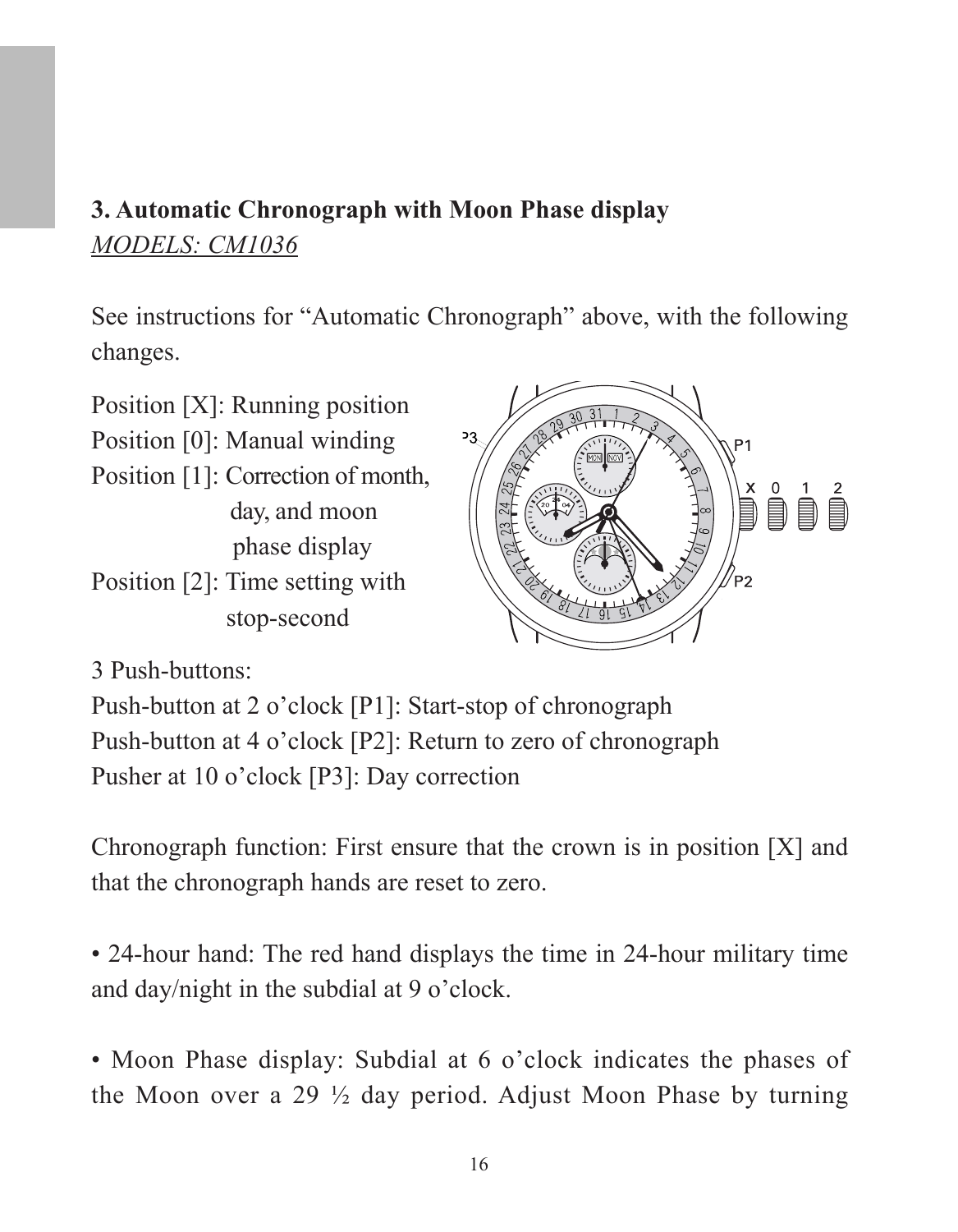counter-clockwise at Position [2]. It is recommended to first set the correct date, then start from either full moon or new moon then advance forward the appropriate number of days. Please consult "Moon Phase" for more details.

• Date display: Subdial at 12 o'clock indicates the Day and Month, while a hand displays the Date on the outer chapter ring. Adjust Date by turning clockwise at Position [2]. Adjust Month by rotating through 31 days until the month changes. Adjust Day by pressing [P3] until the correct Day is shown. To prevent damage to the date-switching mechanism, we advise not to manually reset the date between 9pm and 3am.

### **4. Single-button Chronograph** *MODELS: CM1032, CM1038*

See instructions for "Automatic Chronograph" above, with the following changes.

Push-button at 2 o'clock [P1]: Start/Stop & Reset of chronograph

• [P1]. Upper Start/Stop/Reset control push-button

This push-button enables you to control all chronograph functions. Pressing once starts the central second hand. Pressing a second time stops the hand and a third push resets the chronograph hand to zero again.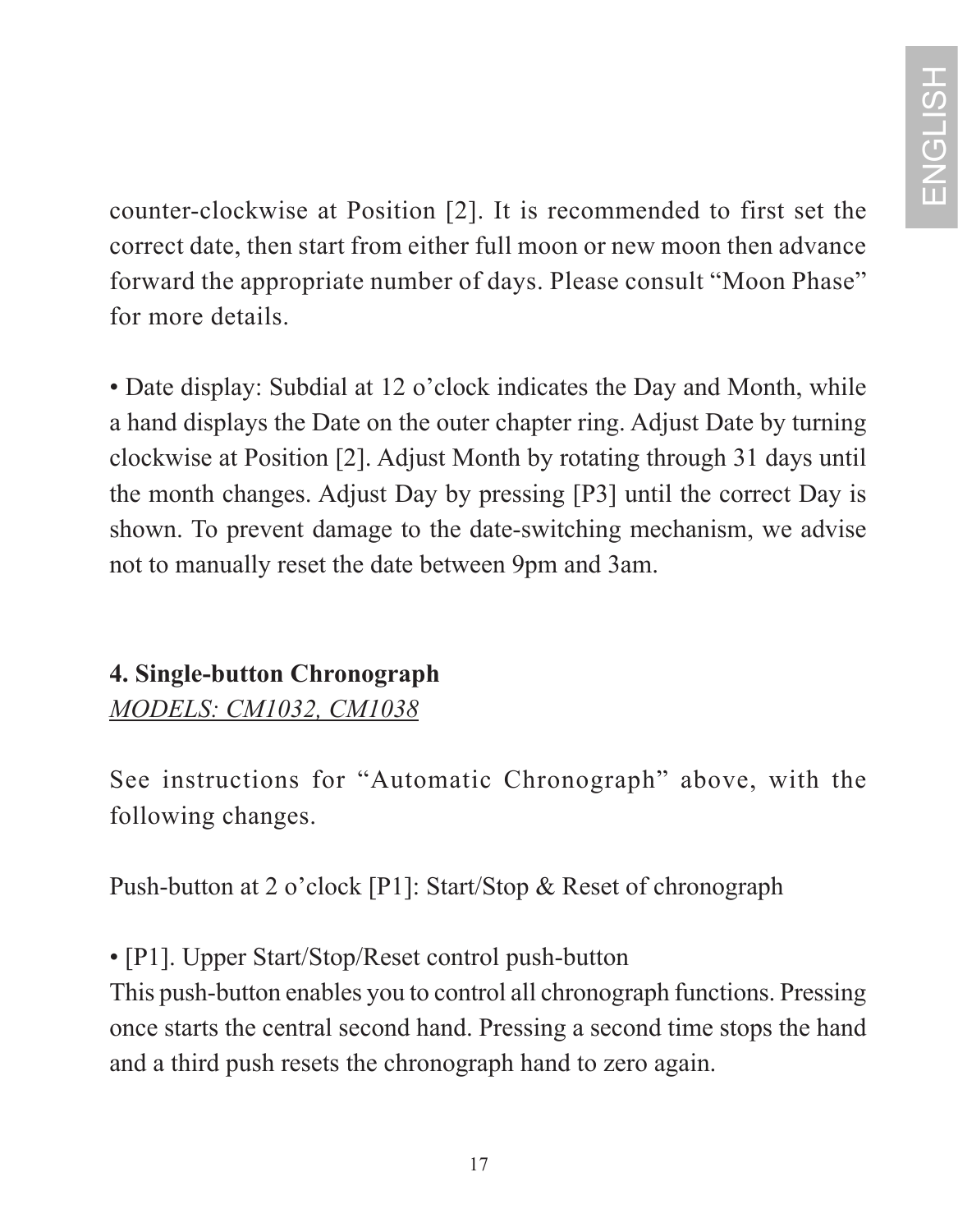### **5. Automatic Chronograph with GMT display** *MODELS: DC2036*

See instructions for "Automatic Chronograph" above, with the following changes.

• Date Setting: Unscrew the crown and pull it out to position [1]. Turn the crown clockwise to set date. To prevent damage to the date-switching mechanism, we advise not to manually reset the date between 9pm and 3am. Ensure that the date change takes place at midnight and not at noon.

• Set the time of the second time zone: Turn the crown counter-clockwise until the correct time for the second time zone appears on the dial. Turn the GMT hand slowly in one-hour increments to avoid damage to the movement.

• Set the local time: In position [2], turn the crown clockwise or counterclockwise.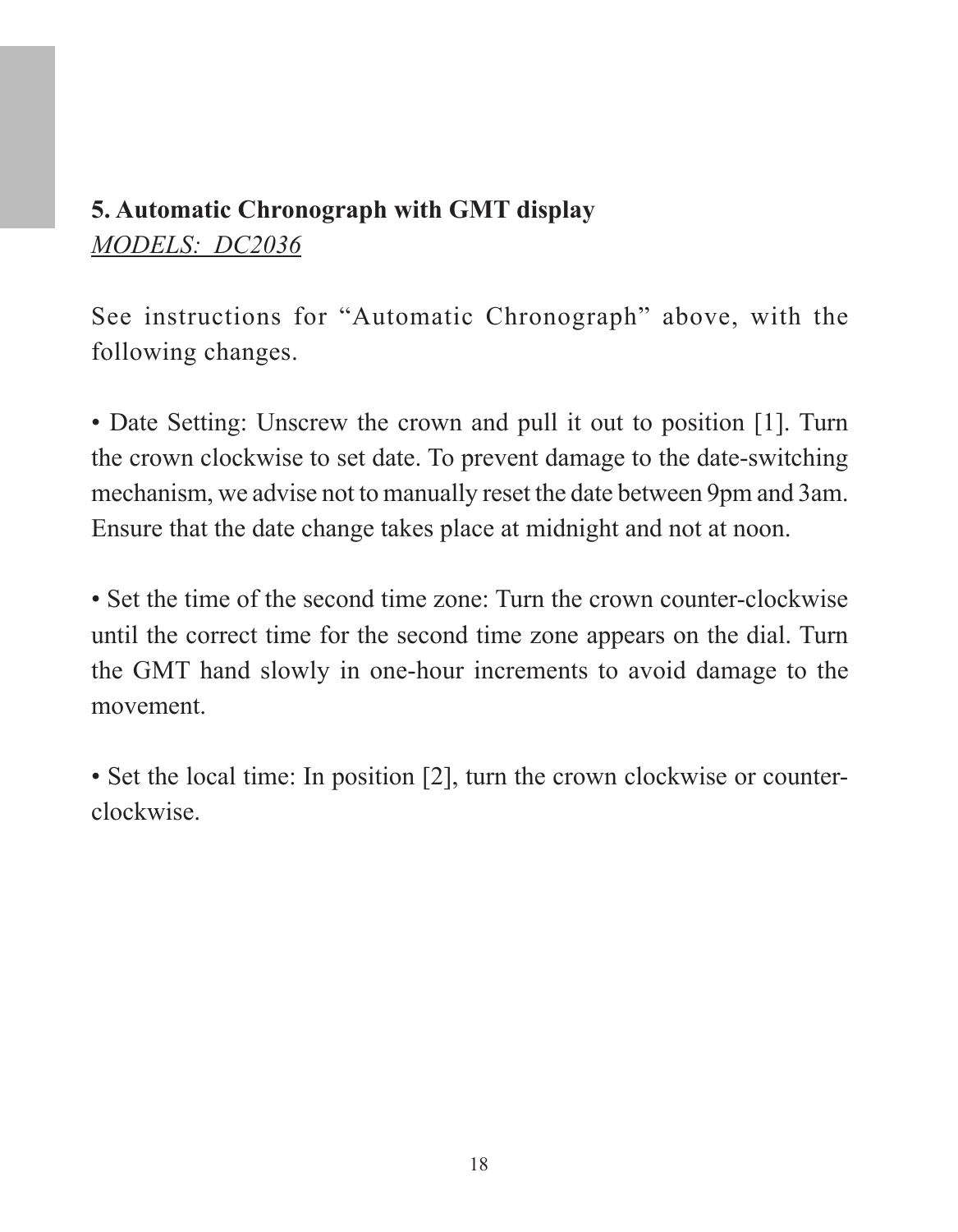#### **6. BALL Amortisér© shock-absorbing system**



By locking the rotor of the automatic movement, the BALL Amortisér© shockabsorbing system reduces the risk of damage during high-impact activities.

When the BALL Amortisér is locked in the On position, the rotor cannot spin, which protects the movement in case of shock. In this setting, the watch operates like a manually-wound watch.

When the BALL Amortisér is unlocked in the Off position, the rotor spins freely and can wind the automatic movement.

The Amortisér© device, patented and exclusive to BALL Watch, secures the movement against extreme shocks. This feat of micromechanics is characterized by a ring of protection, both protecting magnetically and enveloping the movement to absorb shocks in combination with a locking mechanism for the automatic rotor. On the caseback, the form of an airplane propeller operates the lock that secures the oscillating mass of the watch movement for the wearer. These ingenious systems protect the mechanism against not only lateral impact but also vertical impact.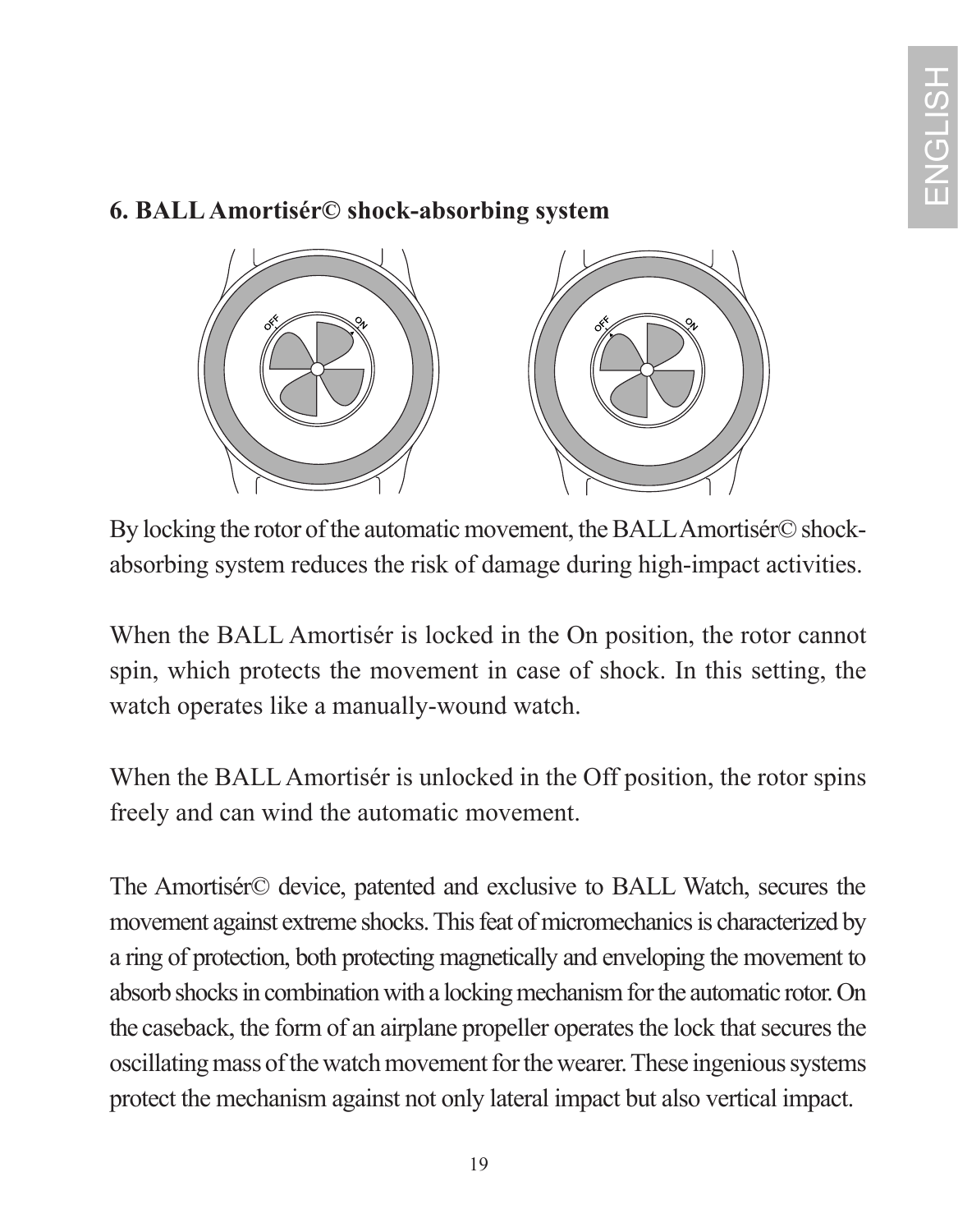#### **7. Chronograph Scales**

**Pulsemeter:** Measures human pulse or respiration rate.

The wearer can find the correct respiration / pulse per minute by recording the time needed for the listed number of pulsations.

### *Description of Operation*

Please refer to the "Automatic Chronograph" instructions above to reset the chronograph counter to zero position.

Trainmaster Pulsemeter (CM1010): The dial is marked 'Graduated For 30 Pulsations.'

At the beginning of a pulsation, start the chronograph counter by pressing push button [P1]. Press again when the 30 pulsations/respirations have been recorded. If after the 30th pulse, the operator stops the chronograph counter at 20 seconds, reading from the stopped second hand on the pulsemeter scale will result in a pulsation rate of 90 beats per minute.

Trainmaster Pulsemeter Chronometer (CM1010), Trainmaster Pulsemeter Pro (CM1038) and Trainmaster Doctor's Chronograph (CM1032): The dial is marked 'Graduated For 15 Pulsations.'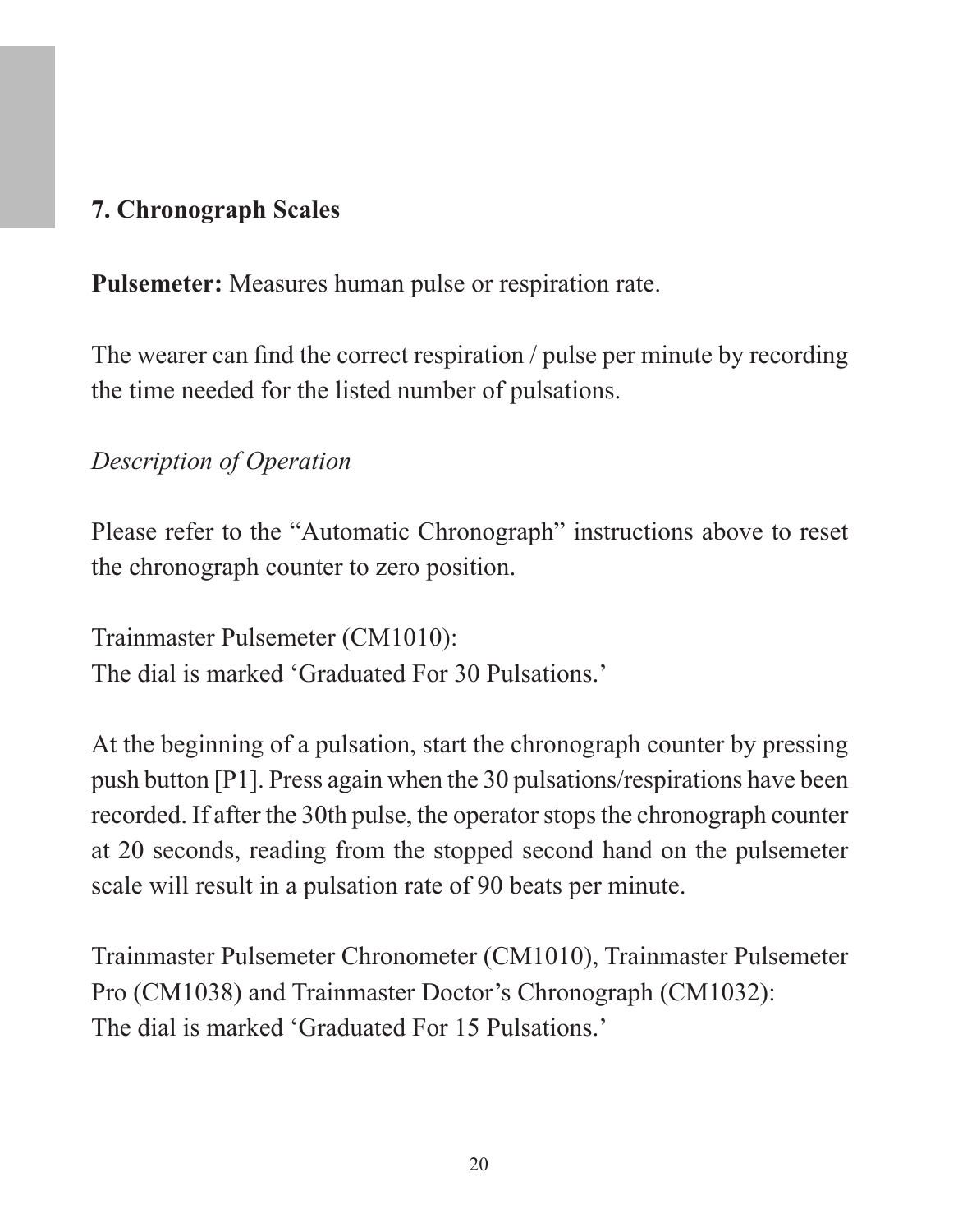At the beginning of a pulsation, start the chronograph counter by pressing push button [P1]. Press again when the 15 pulsations/respirations have been recorded. If after the 15 pulses, the operator stops the chronograph counter at 10 seconds, reading from the stopped second hand on the pulsemeter scale will result in a pulsation rate of 90 beats per minute.

Combined with the single-button chronograph to allow for quicker measurement of pulse and respiration rates, the 15-pulse scale also minimizes human error due to reaction time to ensure a more accurate reading.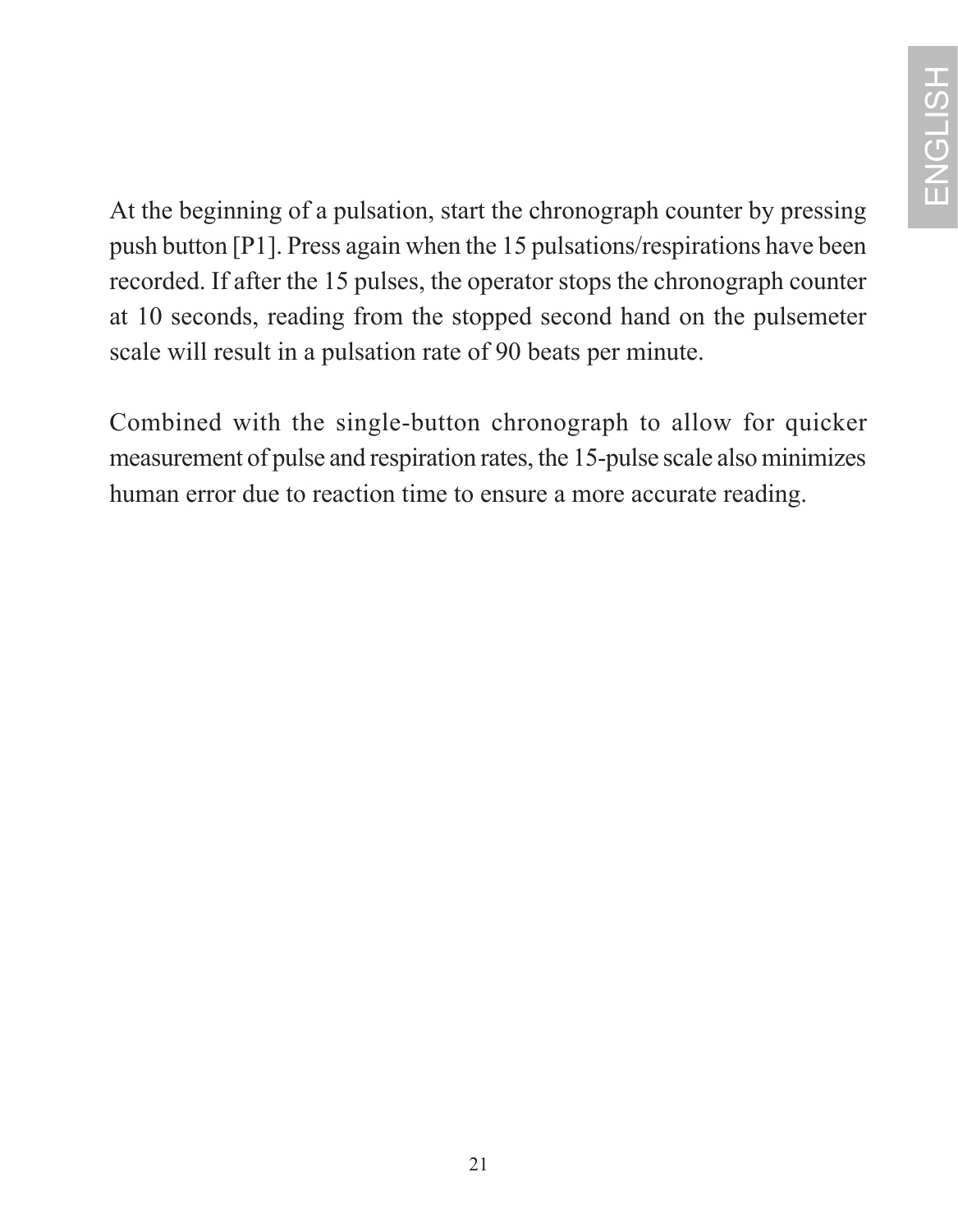**Tachymeter:** Computes speed over a given distance.

The wearer can find the correct speed per hour by recording the time needed to travel the distance.

*Description of Operation* 



Please refer to the "Automatic Chronograph"

instructions above to reset the chronograph counter to zero position.

To compute the speed of a car over a certain distance, press the top chronograph button [P1] to start timing. At the end of the fixed distance, press the button again. If the time elapsed is 45 seconds, the second hand should point to the figure 80 on the Tachymeter scale. If the fixed distance is a kilometer then the car is traveling 80 kilometers per hour.

The Fireman Skylab (CM1092) and Fireman Storm Chaser (CM2092) have a tachymeter scale on the outer bezel for measurement of elapsed times up to 1 minute.

The inner spiral of the Trainmaster Pulsemeter (CM1010) is a tachymeter scale capable of measuring elapsed time of up to 3 minutes. If for example, the time elapsed is 1 minute 30 seconds, the second hand will point to the figure 40 on the 2nd ring of the Tachymeter scale. Over a distance of 1 mile, the car is thus traveling at 40MPH.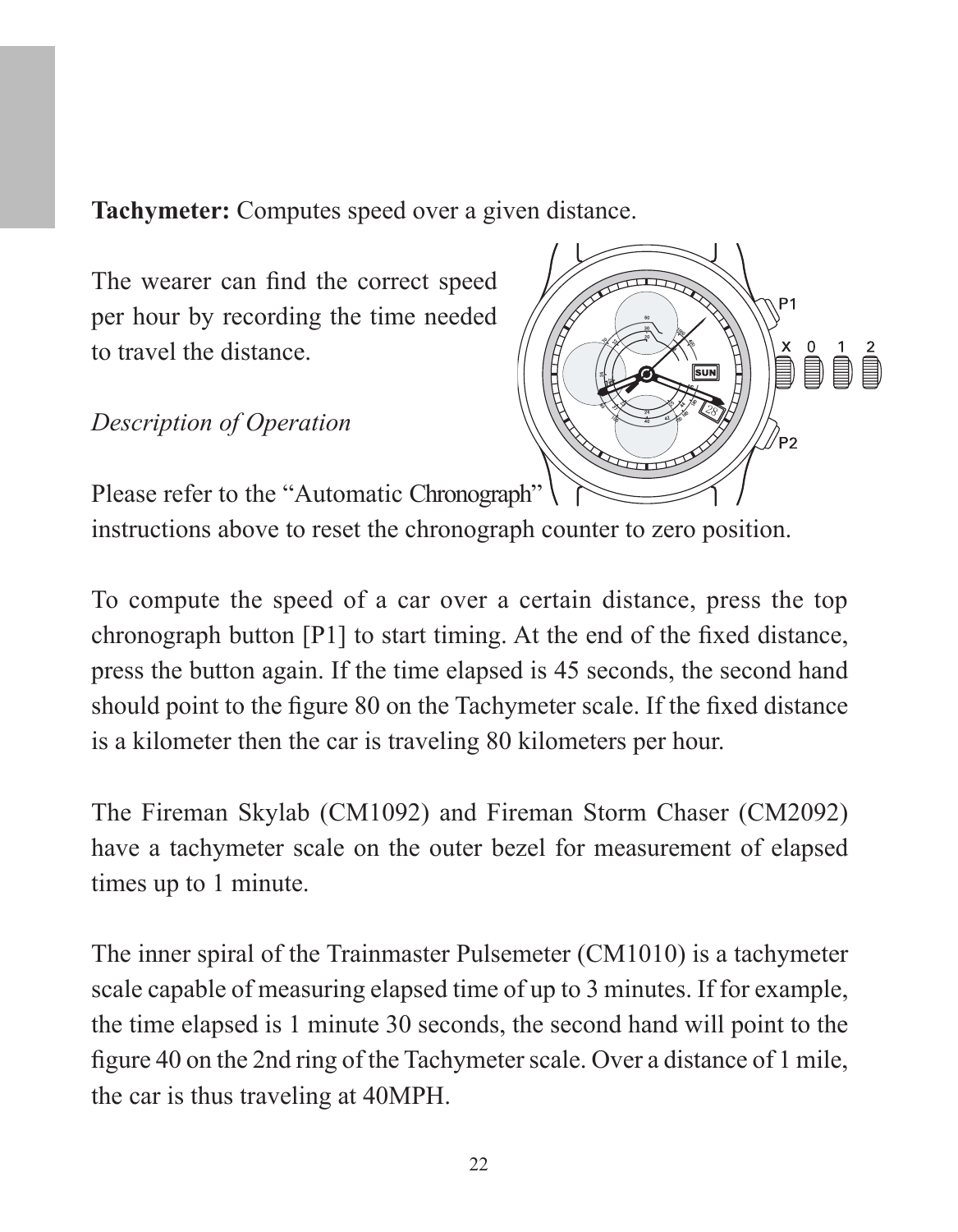**Telemeter:** Measures distance between the observer and a situation that is both visually and audibly observable.

The telemeter scale is based on the speed of sound through air approximately 340 meters per second. It has been used to measure the distance to lightning or the distance to artillery fire.



### *Description of Operation*

Please refer to the "Automatic Chronograph" instructions above to reset the chronograph counter to zero position.

The Engineer Master II Telemeter (CM1020) and Fireman Storm Chaser (CM2092) can measure time accumulated to 30 minutes with the minute counter beneath the 12 o'clock position. The push- buttons [P1] and [P2] are screw-in type; they have to be unscrewed in order to function.

Start the chronograph by pressing push-button [P1] on the optical signal (a flash of lightning) and then stop the counter when the audio signal (thunder) is heard. The distance will be indicated on the telemetric scale in kilometers, pointed by the position of the chronograph second hand.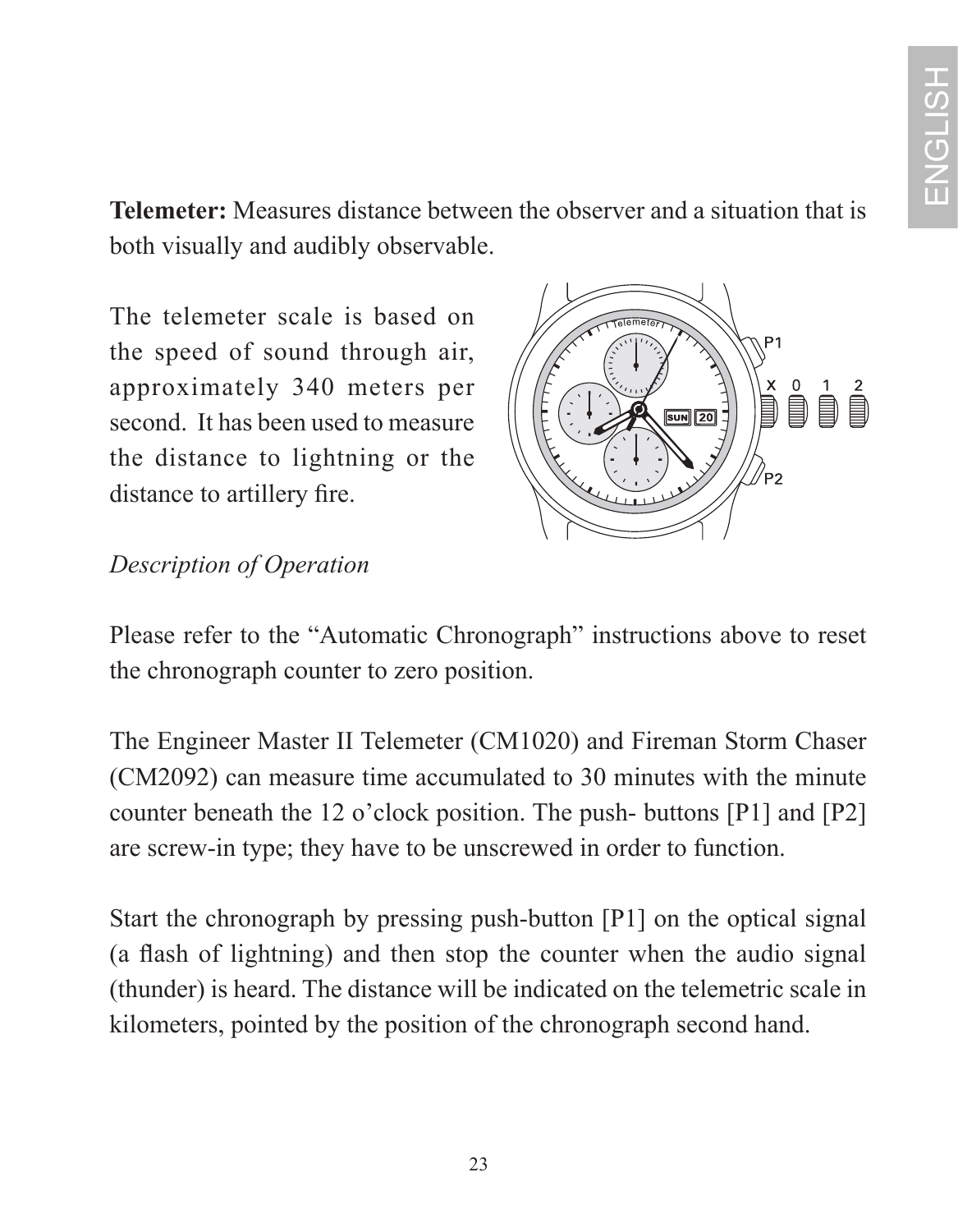**Compass:** Displays direction based on time and position of the Sun.



The Engineer Hydrocarbon Spacemaster Orbital (DC2036) can be used as a compass synched to the Sun or to store relative position with a separate compass.

First remove the watch from the wrist and turn it until the local hour hand points at the Sun. Find the point halfway between the hour hand and 12 o'clock. Turn the outer compass bezel to set South to that point, then all other cardinal points are displayed on the compass bezel. Please note, in the Southern hemisphere, the point between the Sun and 12 o'clock will instead be North. (See Figure 1)

Adjust the time backward one hour during Daylight Saving Time.

When using to determine relative position, first turn the watch so that the N marking on the inner bezel faces North, then turn the outer compass bezel to the necessary offset (e.g. 10°) from the inner bezel. (See Figure 2)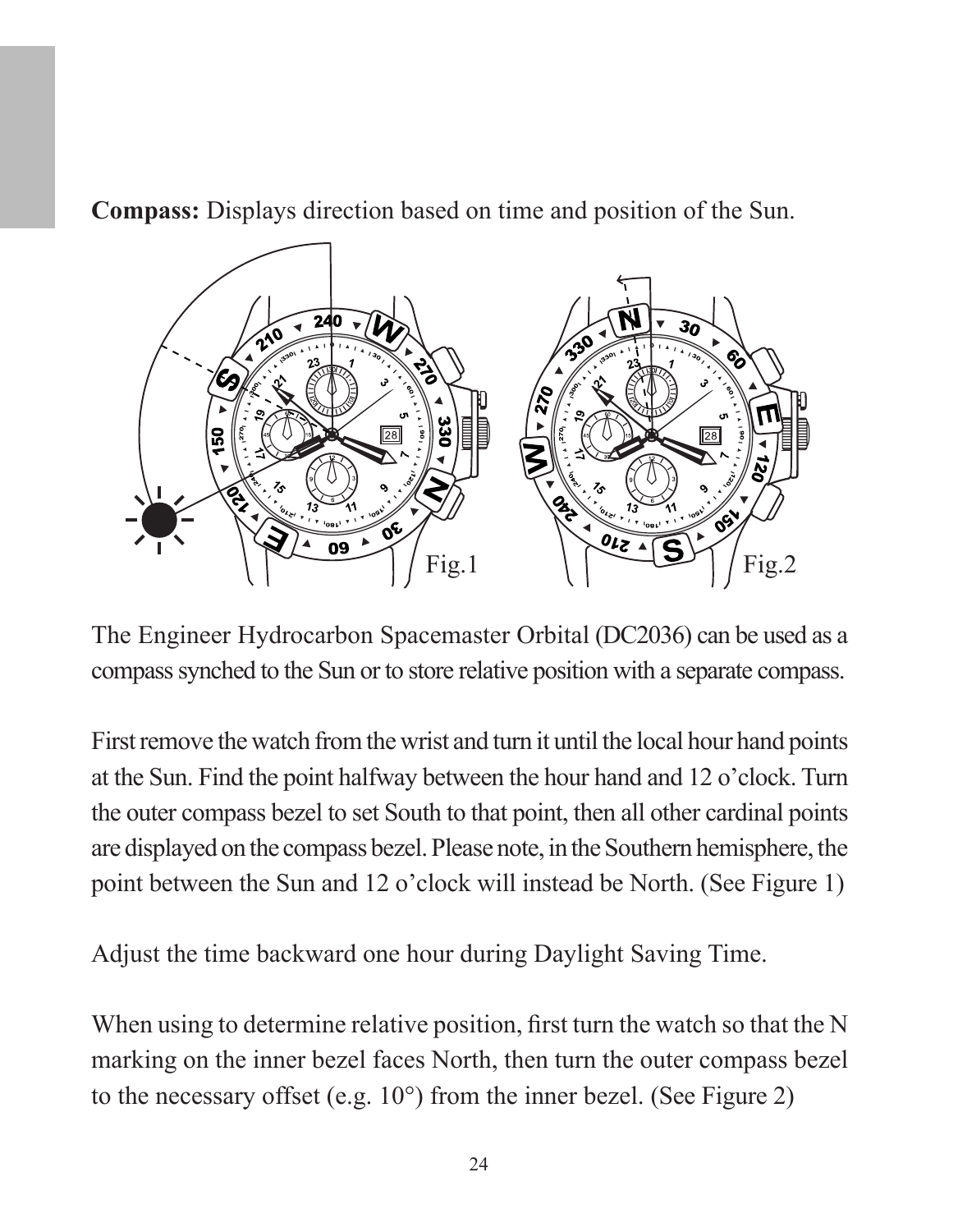### **8. Linear Triple Calendar**  *MODELS: CM1030, CM1032*

The Triple Date function may also be known as the Month, Day, Date feature. The Trainmaster Racer and Trainmaster Doctor's Chronograph introduce a BALL in-house development, the Linear Triple Calendar function. This feature shows the Month, Day and Date in a row at the 3 o'clock position for ease of use.

To set the functions, unscrew the crown and pull it out to position 1.

• Date setting: Turn the crown clockwise until the correct Date is reached.

• Day setting: Turn the crown counter-clockwise until the correct Day is reached.

• Month setting: The Month function is set in the same manner as the Date. By rotating the Date through all 31 days, the Month wheel will move forward to the next Month.

To prevent damage to the date-switching mechanism, we advise not to manually reset the Linear Triple Calendar between 9pm and 3am.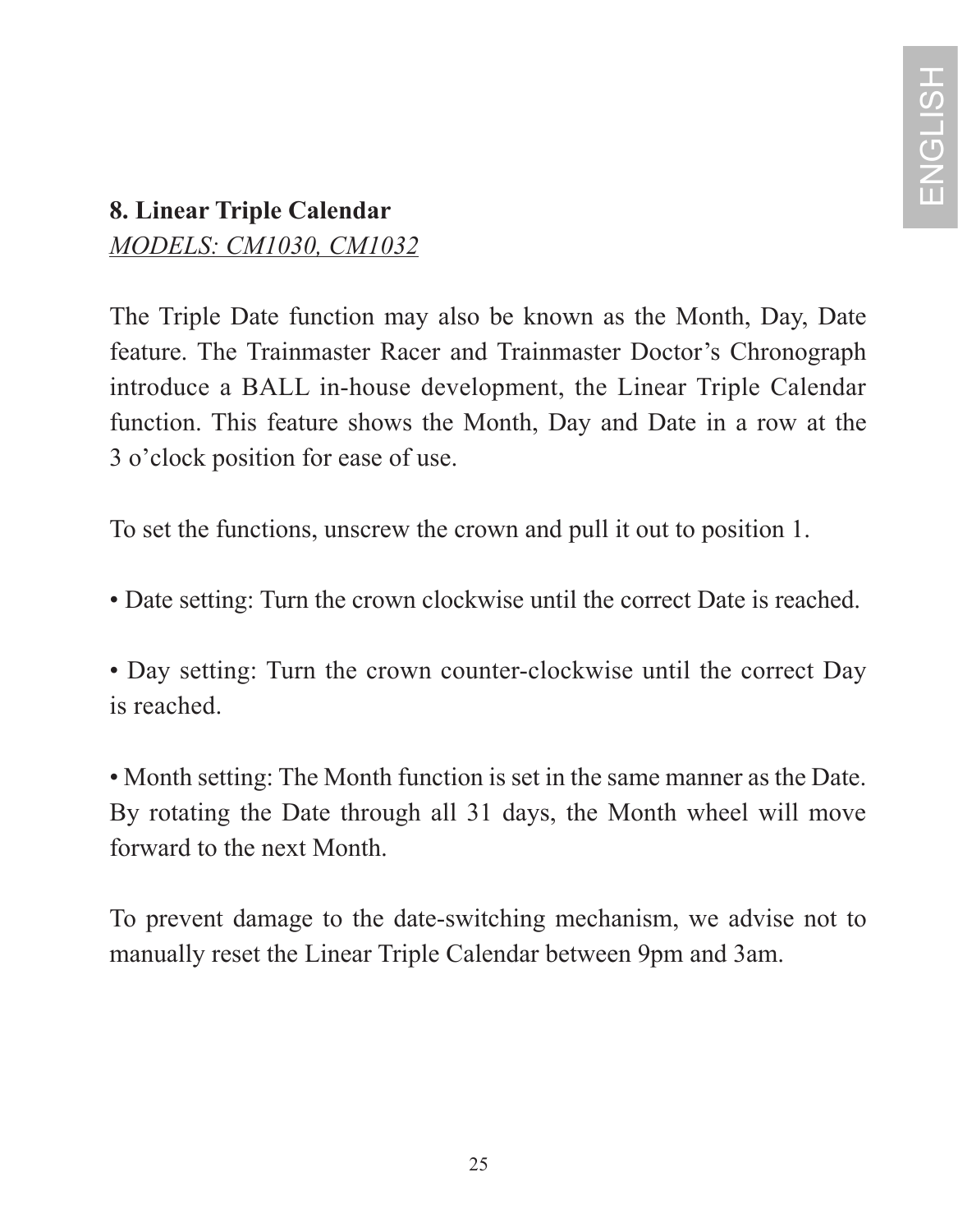#### **9. GMT**

*MODELS: DG1016, DG1020, GM1020, GM1032, GM1038, GM1050, GM1068*

See instructions for "Automatic Watch" above, with the following changes.



• Date Setting: Unscrew the crown and pull it out to position [1]. Turn the crown counter-clockwise to set date. To prevent damage to the dateswitching mechanism, we advise not to manually reset the date between 9pm and 3am. Ensure that the date change takes place at midnight and not at noon.

• Set the time of the second time zone: Turn the crown clockwise until the correct time zone appears on the dial. Turn the GMT hand in one-hour increments to prevent wear on the movement.

On the Engineer Master II GMT II (GM1032), the 2nd time zone will move forward in one-hour increments in the red window at 9 o'clock. On all other Ball GMTs, the 2nd time zone is displayed as a red GMT hand.

• Set the local time: In position [2], turn the crown forwards or backwards.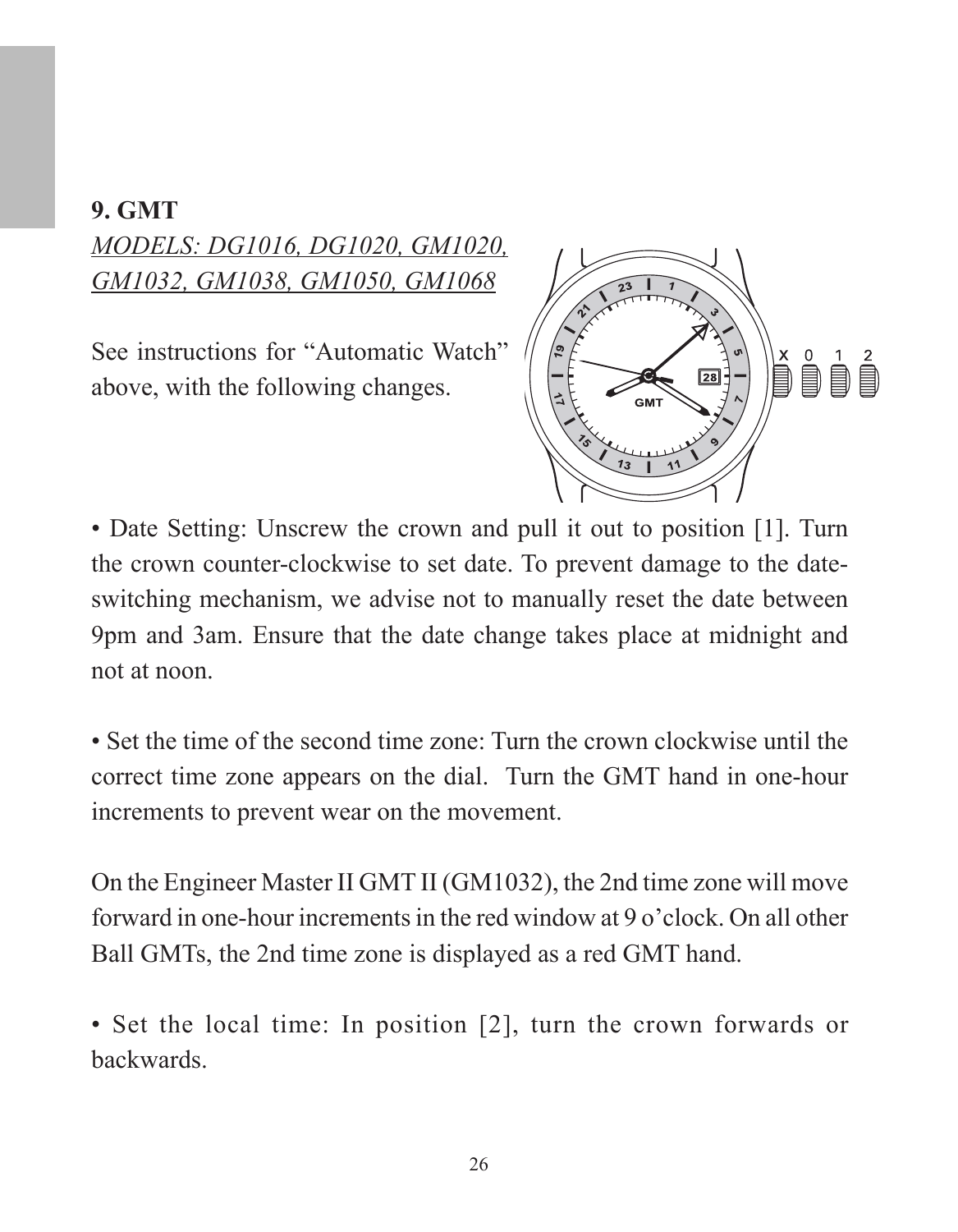#### **10. Dual Time** *MODELS: GM1056, GM2086*

For the Dual Time models, the big date aperture is shown under the 12 o'clock position, while the second time zone indicator is located at 6 o'clock.

See instructions for "Automatic Watch" above, with the following changes.



• Date setting: From position [2], turn the crown counter-clockwise until the correct date is displayed in the date aperture, then push the crown back to position [1]. It is necessary to correct the date after every month with less than 31 days.

• Time setting: At position [3], the second hand is stopped. To set the time for the Second Time Zone, turn the crown clockwise until the correct time is shown; both hour and minute hands of local and second time zone will move when the crown is turned clockwise. Then, to set the Local Time, turn the crown counter-clockwise. The second time zone hour hand will be locked at the set time, only the minute hand will move to synchronize the time setting of the local time zone.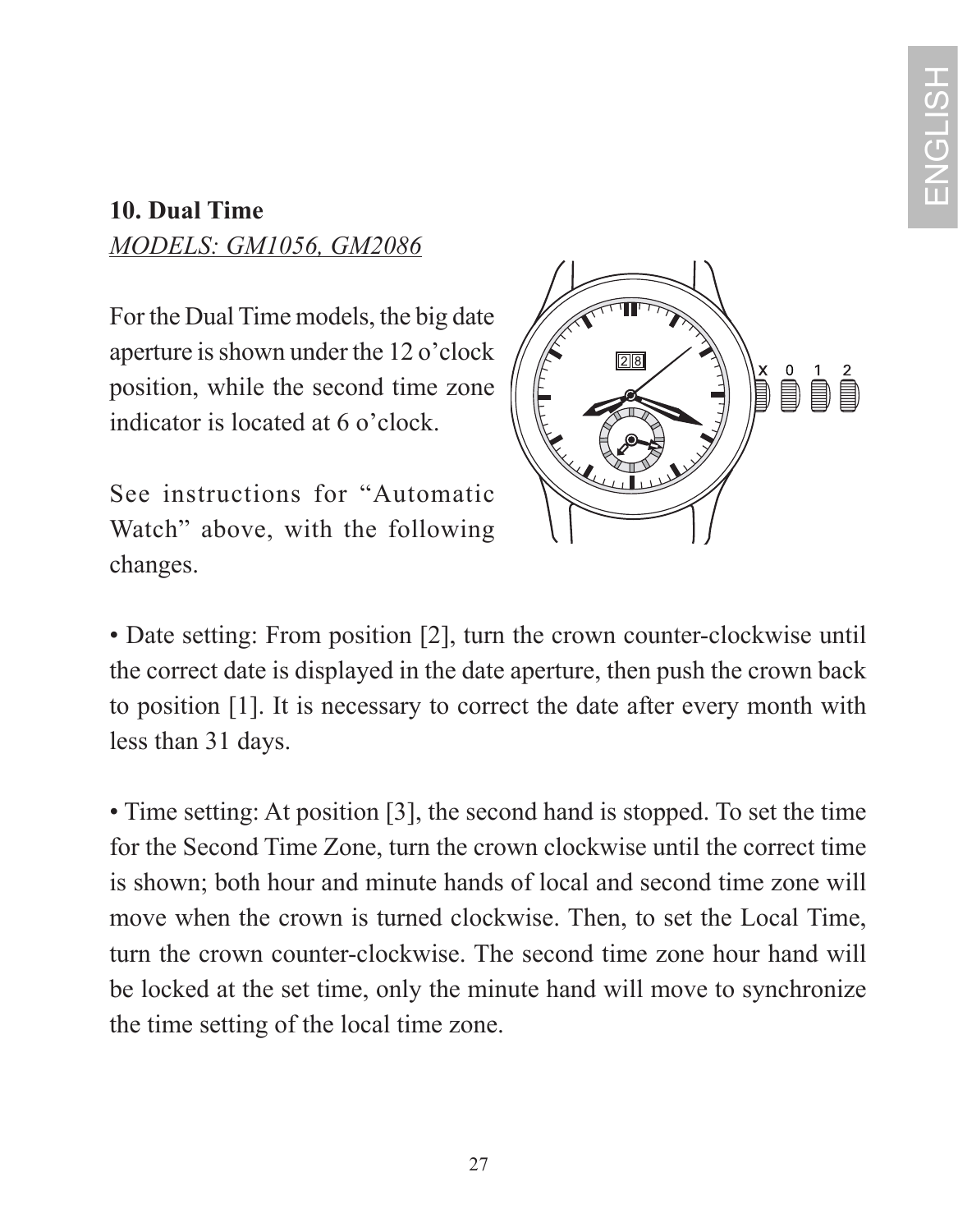#### **11. World Time** *MODELS: DG2022 , GM1020*

See instructions for "Automatic Watch" above, with the following changes.



In position [2], turning the crown clockwise will advance the local time and the World Time disc. Turning the crown counter-clockwise will reverse only the local time; the World Time disc remains unchanged.

• Set the time of the second time zone: Turn the crown clockwise until the correct time is displayed at the top of the World Time disc. Then, turn the crown counter-clockwise until the correct local time is displayed.

• On the Engineer Master II Diver Worldtime, it is possible to rotate the City disc to set the city of your choice at 12 o'clock. Set the City disc to match the World Time disc: Use the crown at 2 o'clock to set the City disc to match the World Time disc. The World Time disc moves counter-clockwise, so the City disc should be adjusted to match. The City disc moves in units of 15 minutes, 4 clicks per hour. For example, if it is 3:15am in Paris, set the City disc one click counter-clockwise of 3.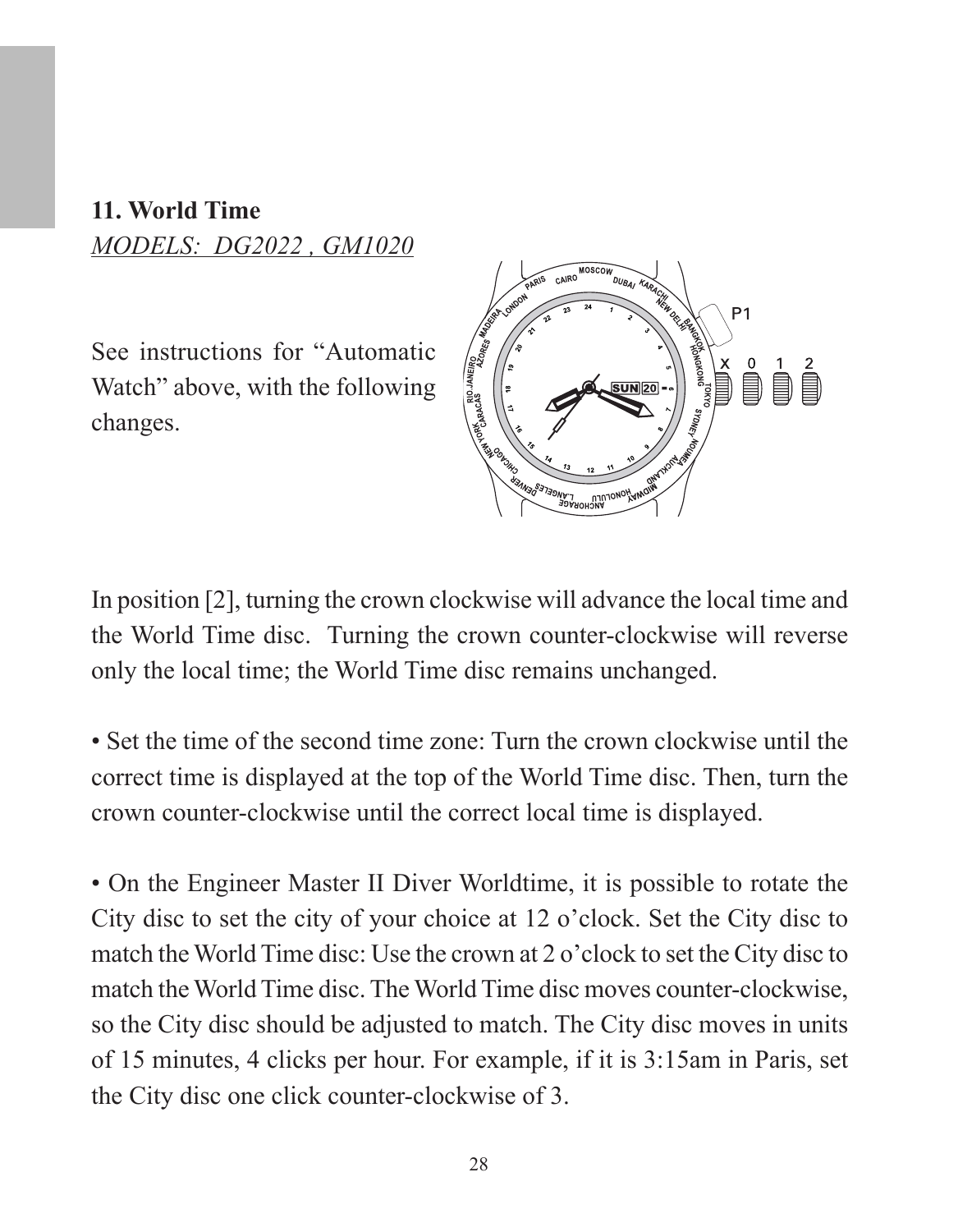• Set the local time: In position [2], turn the crown clockwise or counterclockwise.

• If the date changes while setting the World Time disc, please do not use the crown to manually correct the date for at least 12 hours. The pin is engaged and could be damaged.

• To ensure optimal water resistance, the crowns must be fully screwed down before diving.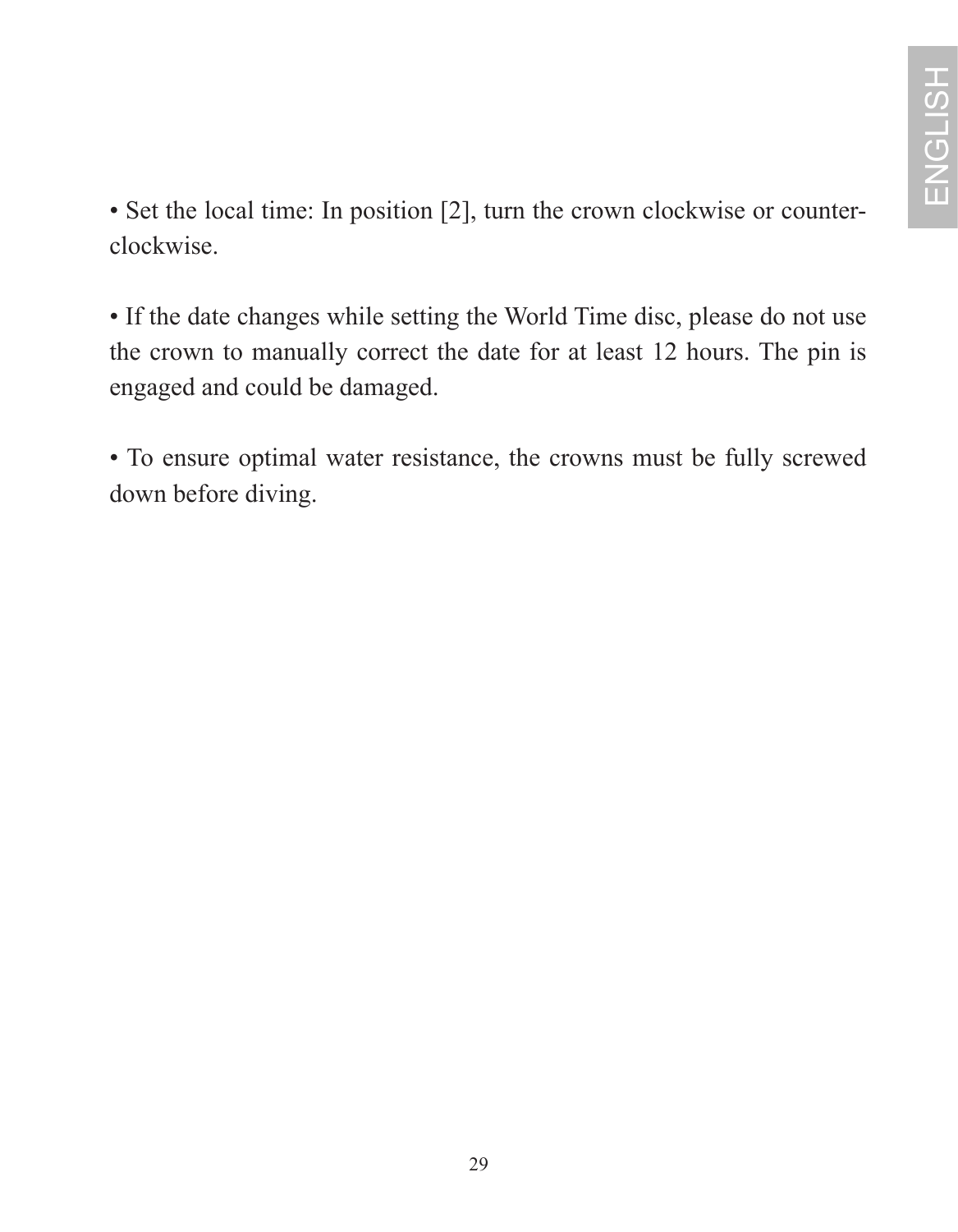### **12. 24-Hour Window (UTC or UMT Indication)** *MODELS: GM1020, NM1092*



The Trainmaster Cleveland Express Dual Time and Fireman Night Train share a 24-hour indicator at 11 o'clock. This indication is tied to the main time zone and thus shows 24-hour UTC or UMT time.

• Time setting: At position [1], the second hand is stopped. Turn the crown forward to set the local time, ensuring that the 24-hour window properly displays day or night.

The white or red-colored triangle below the 24-hour indicator is the BALL Date Warning System.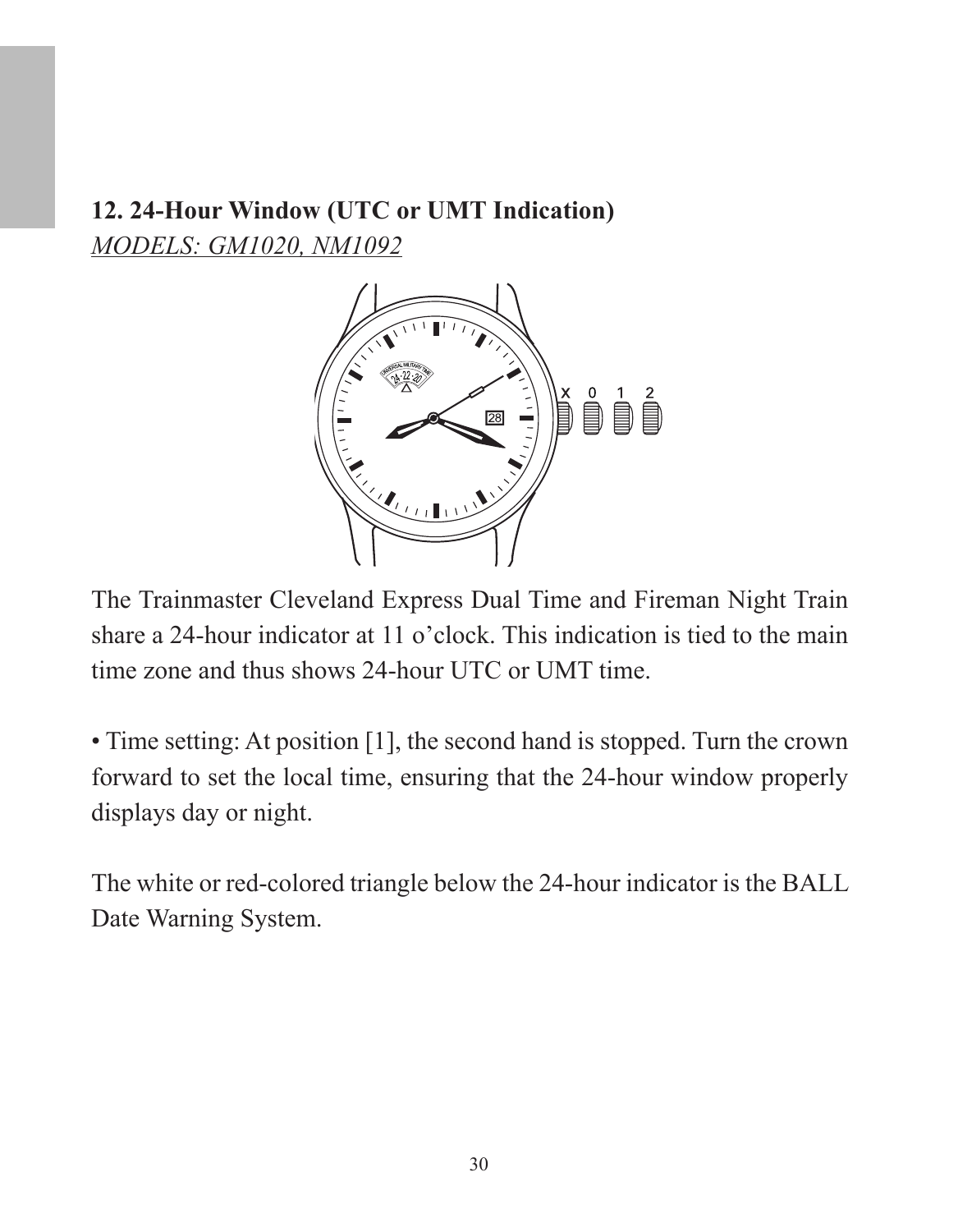### **13. Date Warning System** *MODELS: GM1020, NM1092*

Beneath the 24-hour indicator of the Trainmaster Cleveland Express Dual Time and Fireman Night Train, the BALL Date Warning System helps the wearer to avoid damage to the movement.

Between the hours of 9pm and 3am, the date function of an automatic wristwatch is engaged and manually setting the date at these hours can damage the mechanism. The triangular window of the Date Warning System will turn red from 9 to 3 to visually warn the wearer.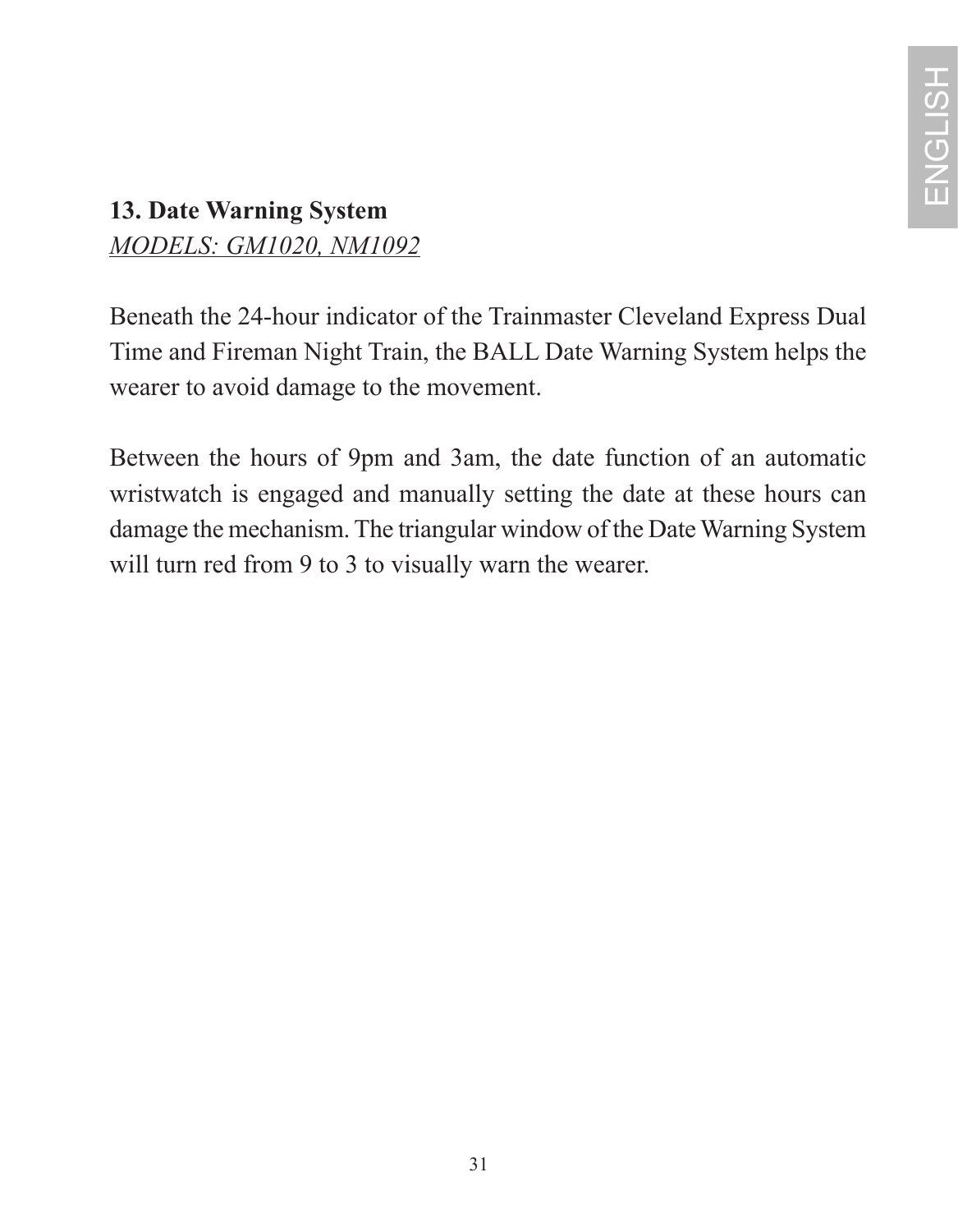#### **14. Chronometer Certificate**

A Chronometer is an extremely accurate watch. It takes its name from the Greek words chronos + metron meaning "to measure time". A BALL chronometer is a highly accurate, mechanical watch whose precision has been tested and verified by The Swiss Official Chronometer Control (Contrôle Officiel Suisse des Chronomètres, or COSC, in French).

Before issuing the certificate, COSC conducts elaborate precision tests on each BALL movement using cameras and computers and analyzes the data. COSC performs seven different tests. Failure to meet the minimum standard in any one of the tests means that a movement is rejected. Here is a brief summary of the testing procedures:

#### ※ *Test 1*

Mean Daily Rate: After 10 days of tests, the mean daily rate of the movement must be within the range of  $-4$  to  $+6$  seconds per day. COSC determines the mean daily rate by subtracting the time indicated by the movement 24 hours earlier from the time indicated on the day of observation.

### ※ *Test 2*

Mean Variation in Rates: COSC observes the movement rate in five different positions (two horizontal, three vertical) each day over 10 days for a total of 50 rates. The mean variation in rates can be no more than 2 seconds.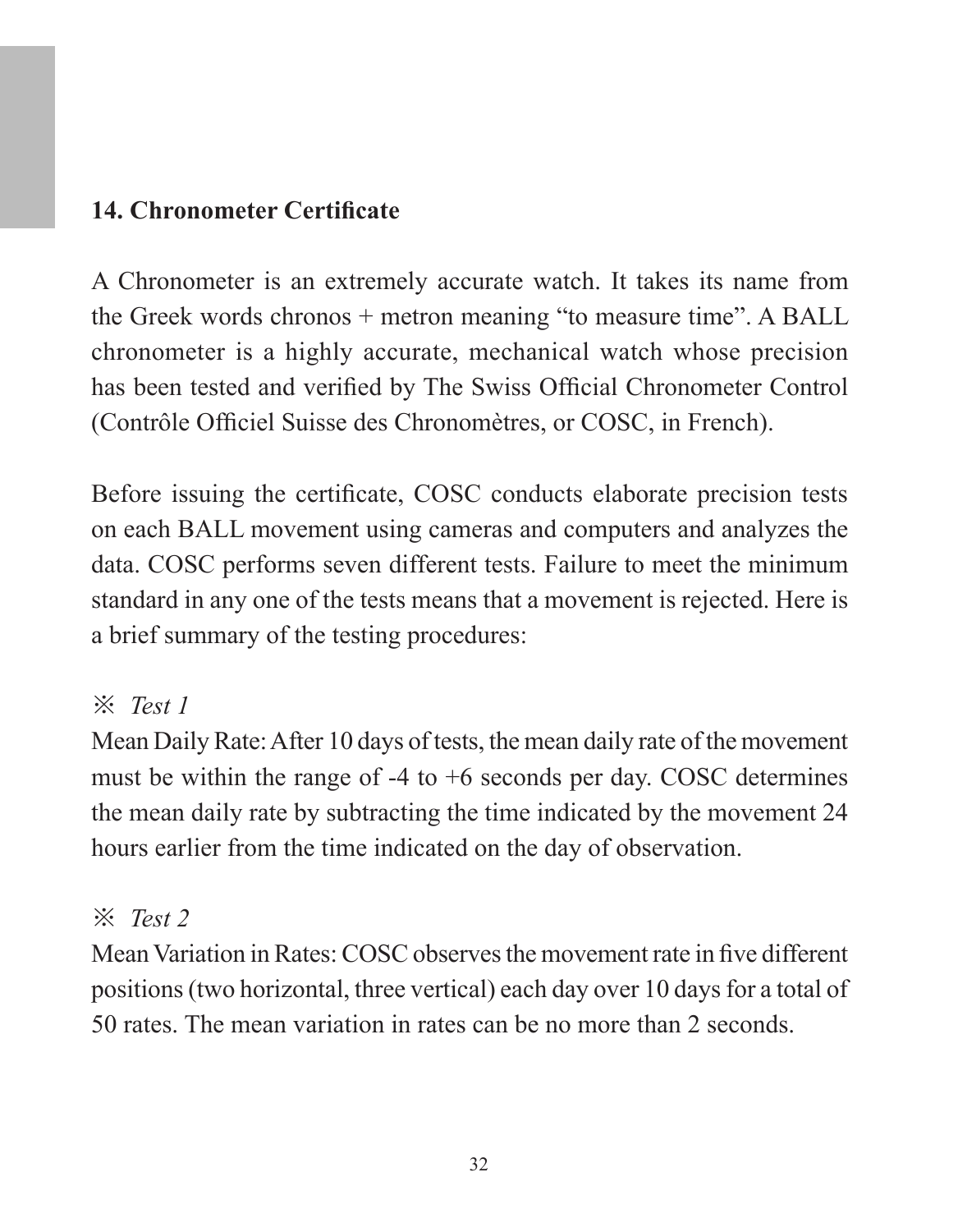### ※ *Test 3*

Greatest Variation in Rates: The greatest of the five variations in rates in the five positions can be no more than 5 seconds per day.

### ※ *Test 4*

Horizontal and Vertical Difference: COSC subtracts the average of the rates in the vertical position (on the first and second days) from the average of the rates in the horizontal position (on the ninth and tenth days). The difference must be no more than -6 to +8 seconds.

### ※ *Test 5*

Greatest Deviation in Rates: The difference between the greatest daily rate and the mean daily test rate can be no more than 10 seconds per day.

### ※ *Test 6*

Rate Variation Due to Temperature: COSC tests the movement's rate at 8 degrees Celsius (46 degrees Fahrenheit) and at 38 degrees C (100 degrees F). It subtracts the cold temperature rate from the hot temperature rate and divides by 30. The variation must be no more than 0.6 seconds per day.

### ※ *Test 7*

Resumption of the rate: This is obtained by subtracting the average mean daily rate of the first two days of testing from the mean daily rate of the last test day. The resumption of rate can be no more than 5 seconds.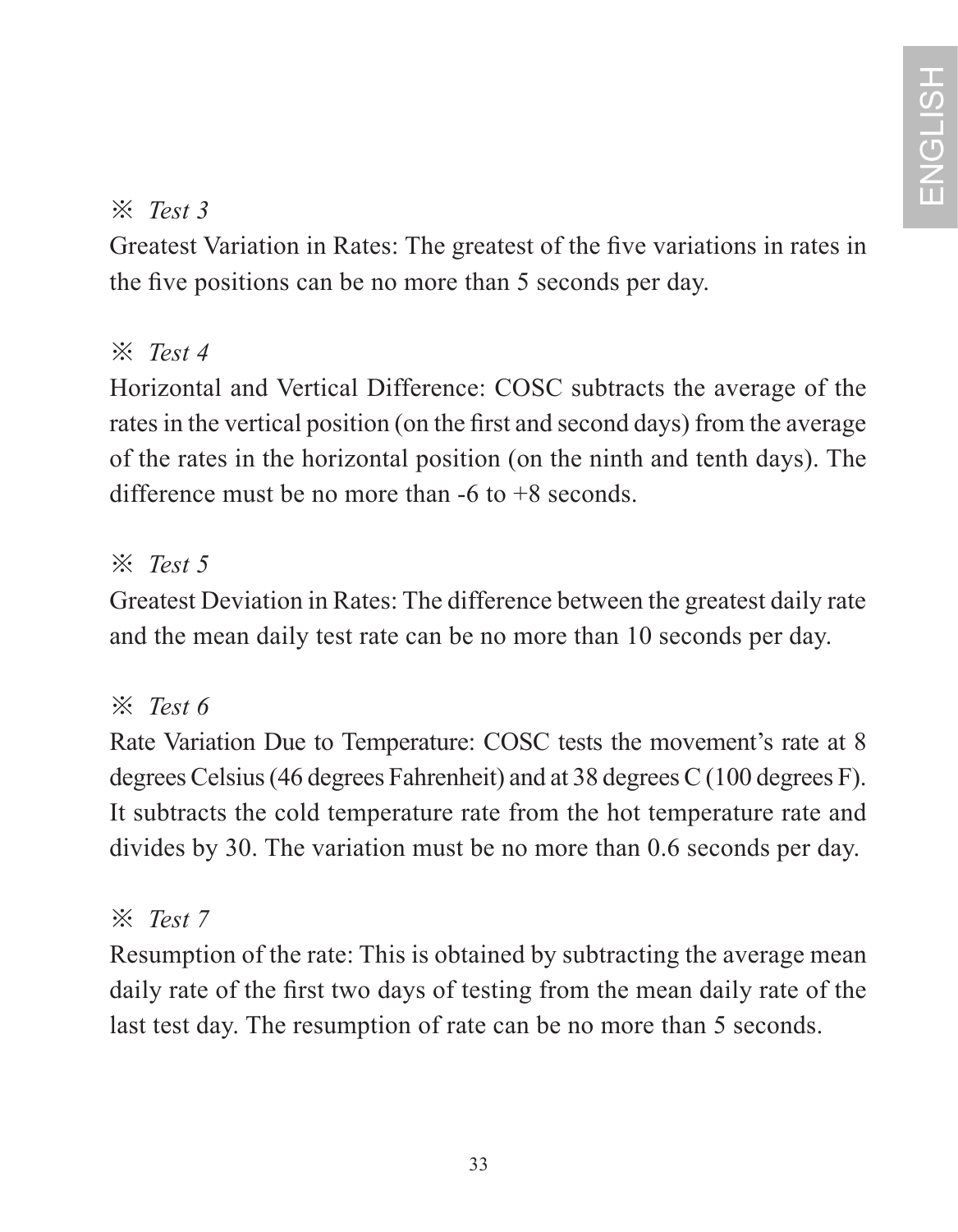#### **15. Power Reserve** *MODELS: NM1056*

The display at bottom is the power reserve indicator. It shows the remaining power reserve in the watch in hours. If the watch is not worn, or during periods of low activity, the hand of the power reserve indicator will wind down.



The Trainmaster Power Reserve features a power reserve indicator that displays the remaining power reserve on a hand. The indicator will turn counter-clockwise as the power diminishes. During manual winding or when the watch is worn, the reserve indicator will move clockwise.

On the Trainmaster Power Glow, the linear power reserve indicator will move slowly to the left, disappearing completely when the watch stops. During manual winding or when the watch is worn, the reserve indicator will move toward the right.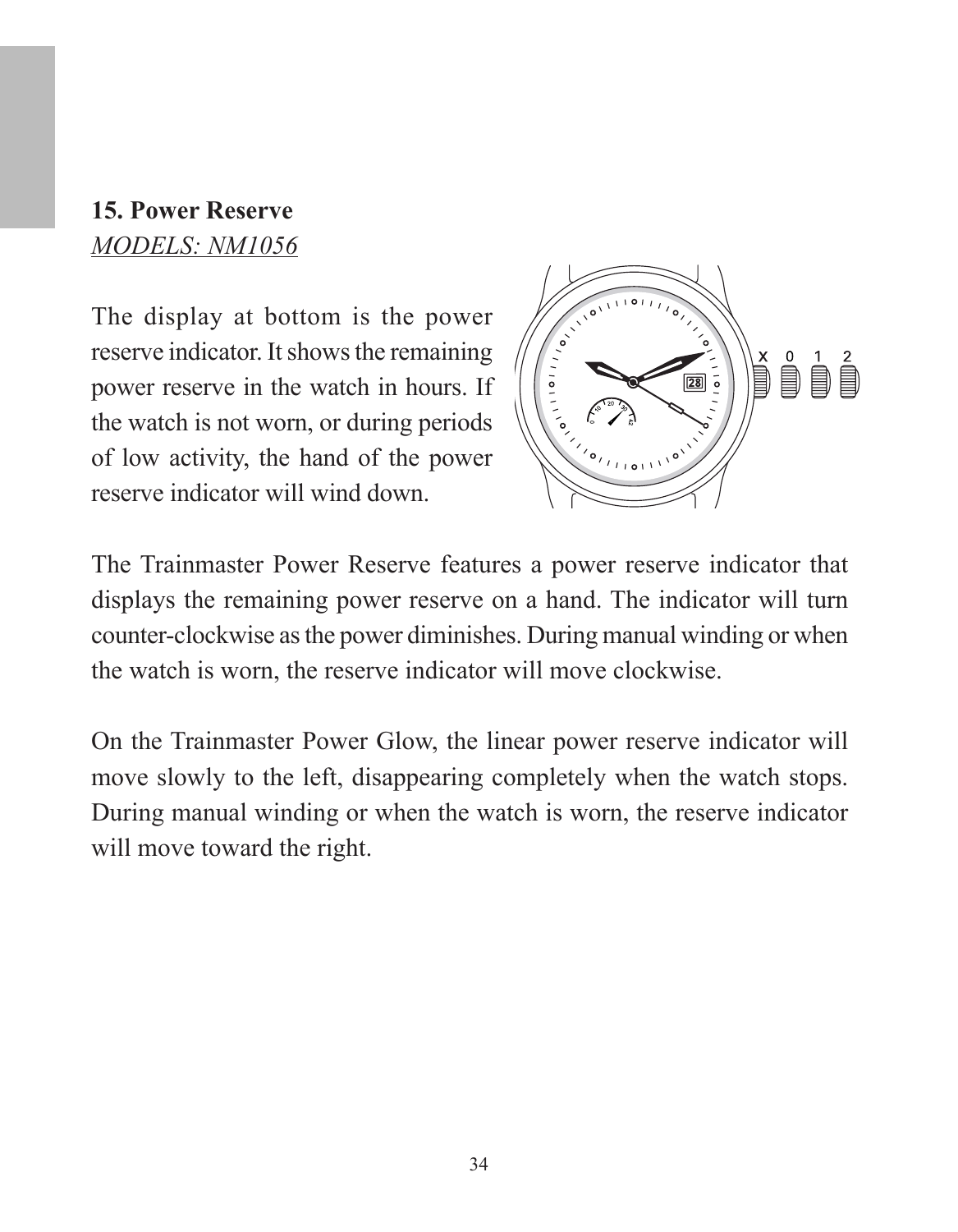The natural movements of your arms wind the watch up automatically and the energy will be stored up as power reserve. Manual winding is only necessary if you stop wearing your watch for several days or it is stopped.

#### *Remarks:*

Do not overwind the watch. Manual winding should be stopped when the power reserve indicator reaches the end of the scale. Continued winding could damage the movement.

# **16. Moon Phase**

#### *MODELS: NM1082*

The Engineer Master II Moon Phase (NM1082) is the first moon phase watch illuminated with the stunning <sup>3</sup>H micro gas tubes. The moon phase wheel is activated by a 59-tooth gear, which shows the changes of the Moon's phases as it goes through two of its 29.5-day cycles. The moon phase disc is easily set via Position [1] of the crown.

Set the Moon Phase display by turning to the nearest Full or New Moon, then moving forward by the appropriate number of days.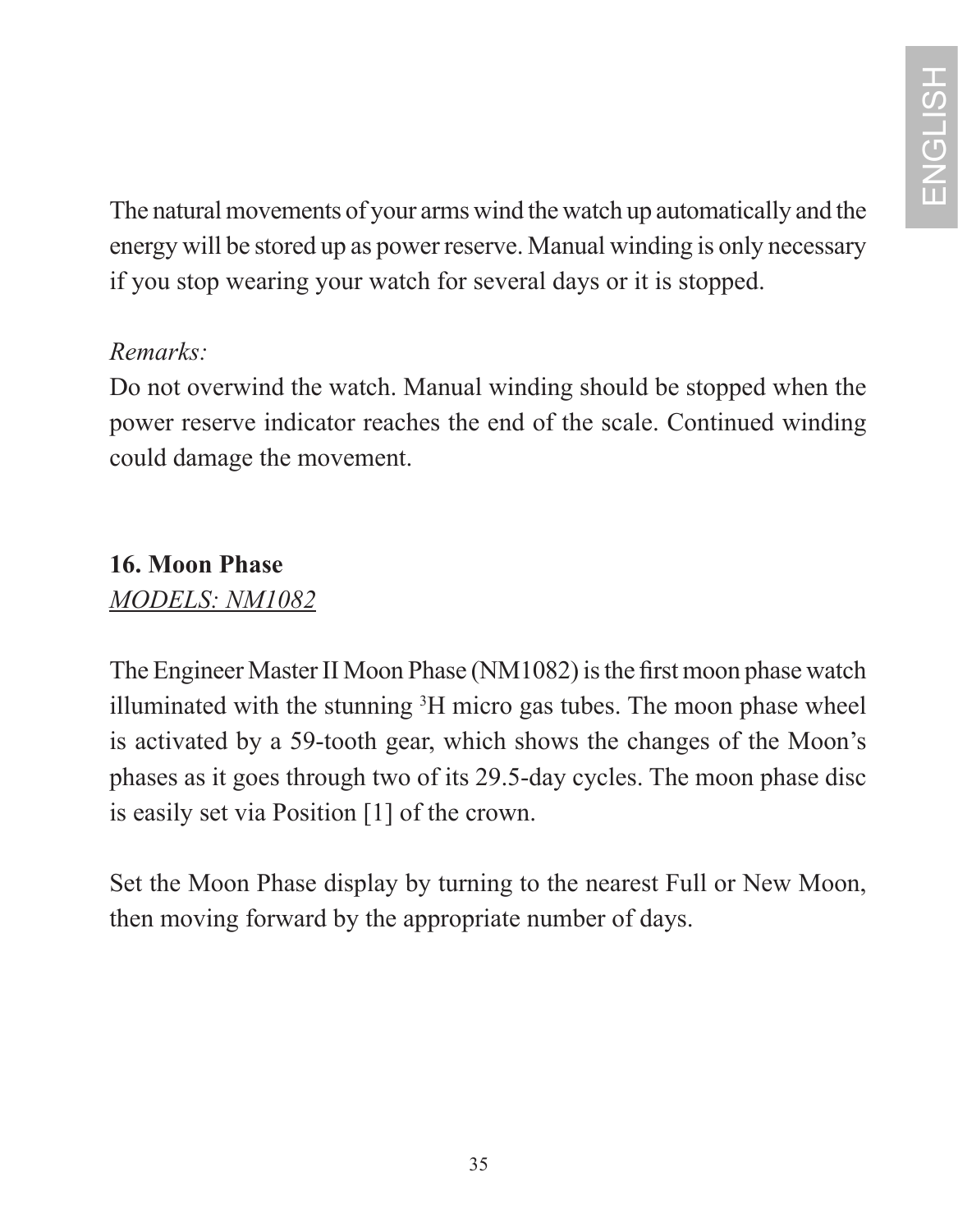|            | <i>2010</i>    | DATE             | 2011        | DATE    | 2012      | DATE                   | 2013           | DATE                |
|------------|----------------|------------------|-------------|---------|-----------|------------------------|----------------|---------------------|
| Jan        | L              | 16               | Ċ           | 5       | Ω         | 10 <sup>°</sup>        | C              | 13                  |
|            | $\bullet$      | 31               | ∩           | 20      | Ċ         | 24                     | O              | 27                  |
| Feb        | Ċ              | 15               | Ċ<br>O      | 4<br>19 | $\bullet$ | 8<br>23                | C<br>∩         | 11<br>26            |
| Mar        | □              | 1,30<br>17       | C<br>$\Box$ | 6<br>20 | $\bullet$ | $\boldsymbol{9}$<br>24 | C<br>n         | 13<br>28            |
| Apr        | C<br>$\bullet$ | 16<br>29         | C<br>O      | 5<br>18 | $\bullet$ | $\overline{7}$<br>23   | L<br>$\bullet$ | 12<br>26            |
| May        | Ć<br>$\bullet$ | 15<br>28         | Ć<br>$\Box$ | 5<br>17 | $\bullet$ | 6<br>22                | L<br>Ω         | $\mathbf{11}$<br>25 |
| Jun        | C              | 14               | C           | 3       | $\bullet$ | 5                      | C              | 10                  |
|            | ∩              | 27               | O           | 16      | c.        | 21                     | $\Box$         | 24                  |
| Jul        | C              | 13               | C           | 3       | $\bullet$ | $\overline{4}$         | L              | 10                  |
|            | $\Box$         | 26               | $\Box$      | 15      | Ċ         | 21                     | $\bullet$      | 23                  |
| Aug        | C              | 11               | Ċ           | 1,30    | O         | $\overline{2}$         | Ć              | 8                   |
|            | $\bullet$      | 25               | O           | 14      | Ċ         | 19                     | $\Box$         | 21                  |
| Sep        | C              | 10               | Ω           | 13      | $\bullet$ | 1,30                   | C              | $\overline{7}$      |
|            | $\bullet$      | 24               | Ċ           | 29      | Ċ         | 17                     | $\bullet$      | 20                  |
| Oct        | Ċ              | $\boldsymbol{9}$ | Ο           | 12      | Ć         | 17                     | L              | 6                   |
|            | $\bullet$      | 23               | Ċ           | 28      | $\bullet$ | 30                     | $\bullet$      | 19                  |
| <b>Nov</b> | C              | $\overline{7}$   | Ω           | 11      | C         | 15                     | C              | 5                   |
|            | O              | 22               | Ċ           | 26      | $\bullet$ | 29                     | О              | 18                  |
| Dec        | C              | $\overline{7}$   | Ο           | 11      | C         | 14                     | C              | 4                   |
|            | ∩              | 22               | Ċ           | 26      | Ω         | 29                     | $\bullet$      | 18                  |
|            |                |                  |             |         |           |                        |                |                     |

 $\mathsf{C}$  New moon  $\mathsf{C}$  Full moon

Kindly note that the Ball Moon Phase is only calibrated for the Northern Hemisphere.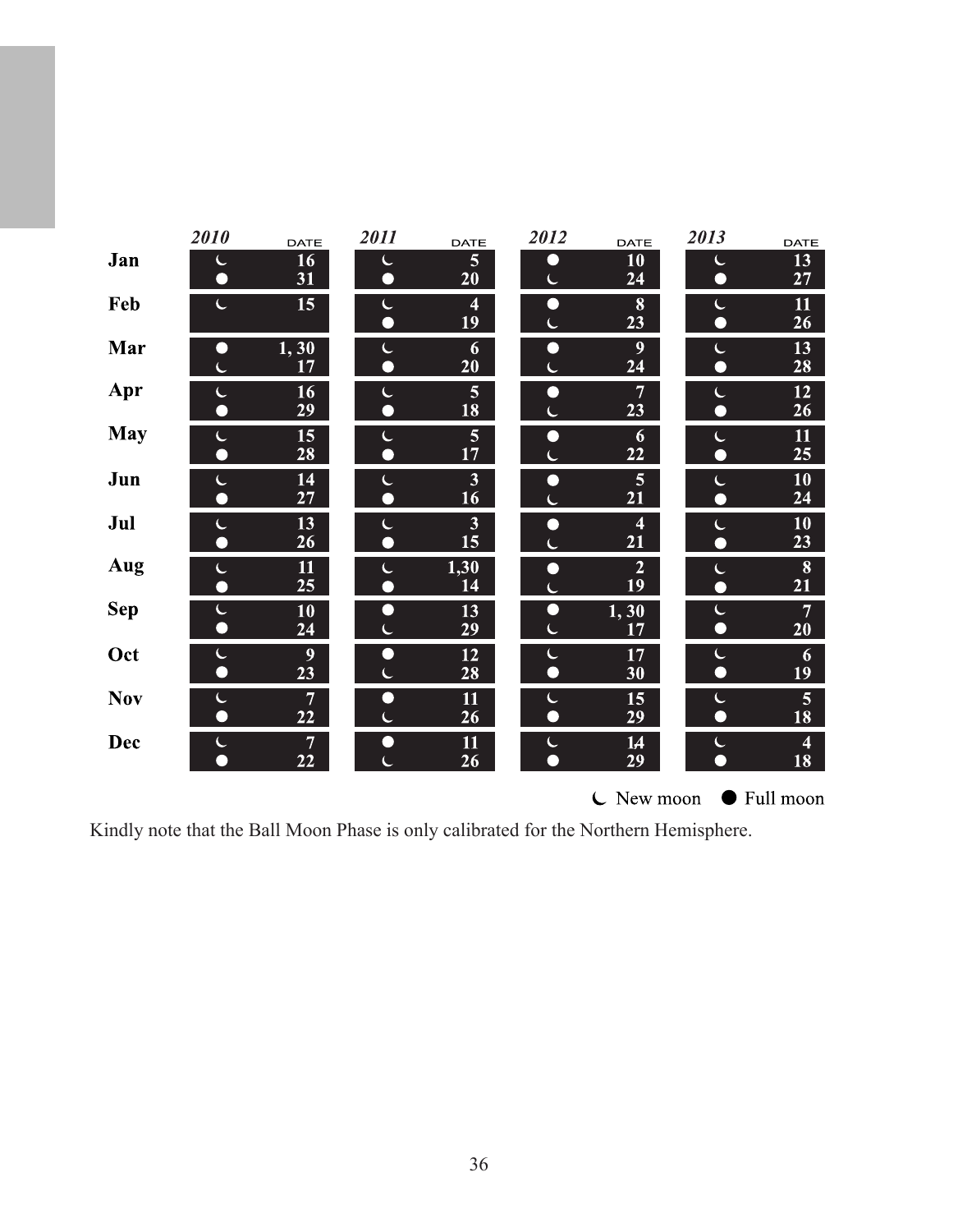## **17. TMT** *MODELS: DT1016, DT1020, DT1026, NT1050*

The TMT watches can measure temperature from negative 35°C to positive 45°C (-30 to 110°F) with the indicator at 6 o'clock. The temperature recorded by the TMT is precise and instantaneous but it records



the temperature inside the watchcase, which is inevitably affected by the temperature of the wearer's wrist. To reveal the actual environmental temperature, the watch should be taken off for about 10 minutes until the inside of the watch reaches the ambient temperature. When worn over a wetsuit or parka, the TMT should immediately display ambient temperature without any distortion due to body heat.

The temperature scale in degrees Celsius [°C] can be easily converted into Fahrenheit scale following this simple formula:  ${}^{\circ}$ F =  ${}^{\circ}$ C x  ${}^{\circ}$ /<sub>5</sub> + 32. The temperature conversion scale can be found on the caseback of the TMT models.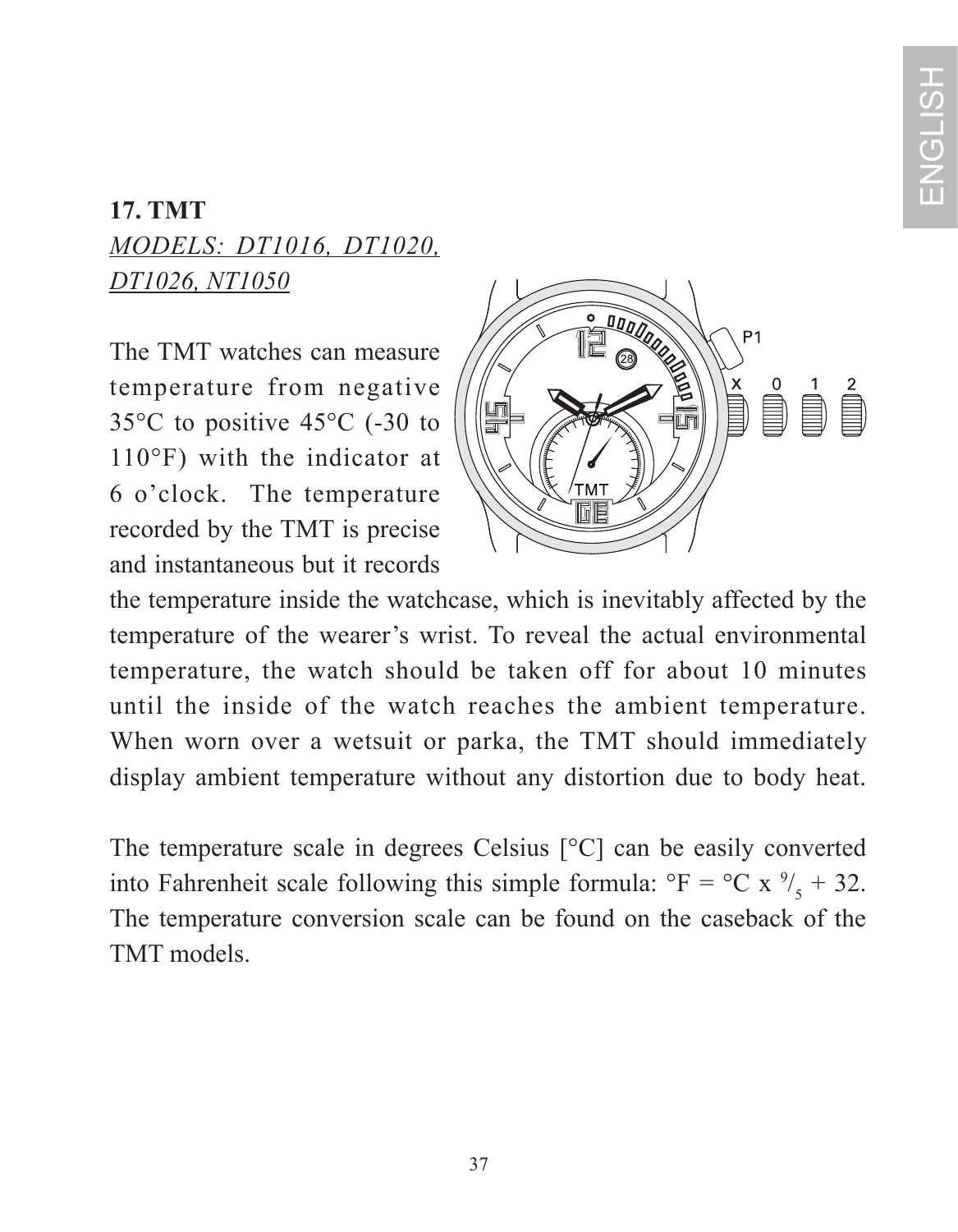#### **18. Rotating Bezel**

The Engineer Hydrocarbon series features a unidirectional rotating outer bezel incorporated with LumiNova for night reading. The bezel is painted with 60 minutes elapsed time notation. The 60 minutes bezel can be used for timing events by setting the zero dot at the current minute.

The bidirectional rotating outer bezel of the Engineer Hydrocarbon GMT models is painted with 24-hour GMT notation. To use the GMT bezel, simply turn the bezel until the local hour matches the red GMT hand.

The Engineer Master II Diver models feature another Ball breakthrough, the first inner divers' bezel incorporated with <sup>3</sup>H micro gas tubes. The inner bezel rotates to measure duration. To ensure optimal water resistance on certain models, the crown must then be screwed down before diving.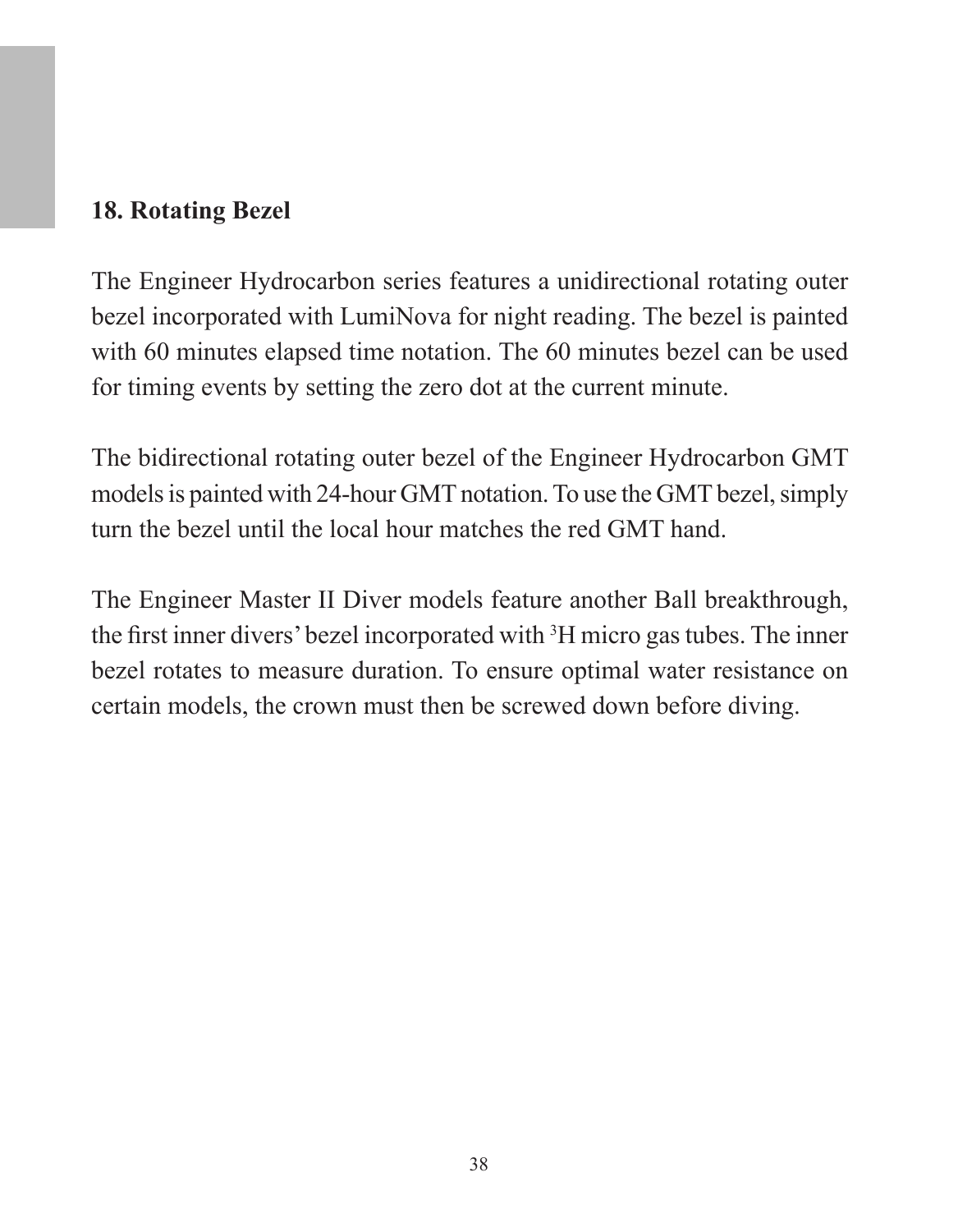### **19. Patented Crown Protection System**

A special crown protection system was designed for the Engineer Hydrocarbon series to guarantee its exceptional water resistance. A protective plate is placed around the crown, which ensures the crown must be screwed back to its original secured position after time adjustment.

To unlock the crown protector, depress the button and rotate the bar counterclockwise. The crown can then be unscrewed for adjustment or winding.

After fully screwing down the crown, move the crown protector into place by pushing down firmly until it locks.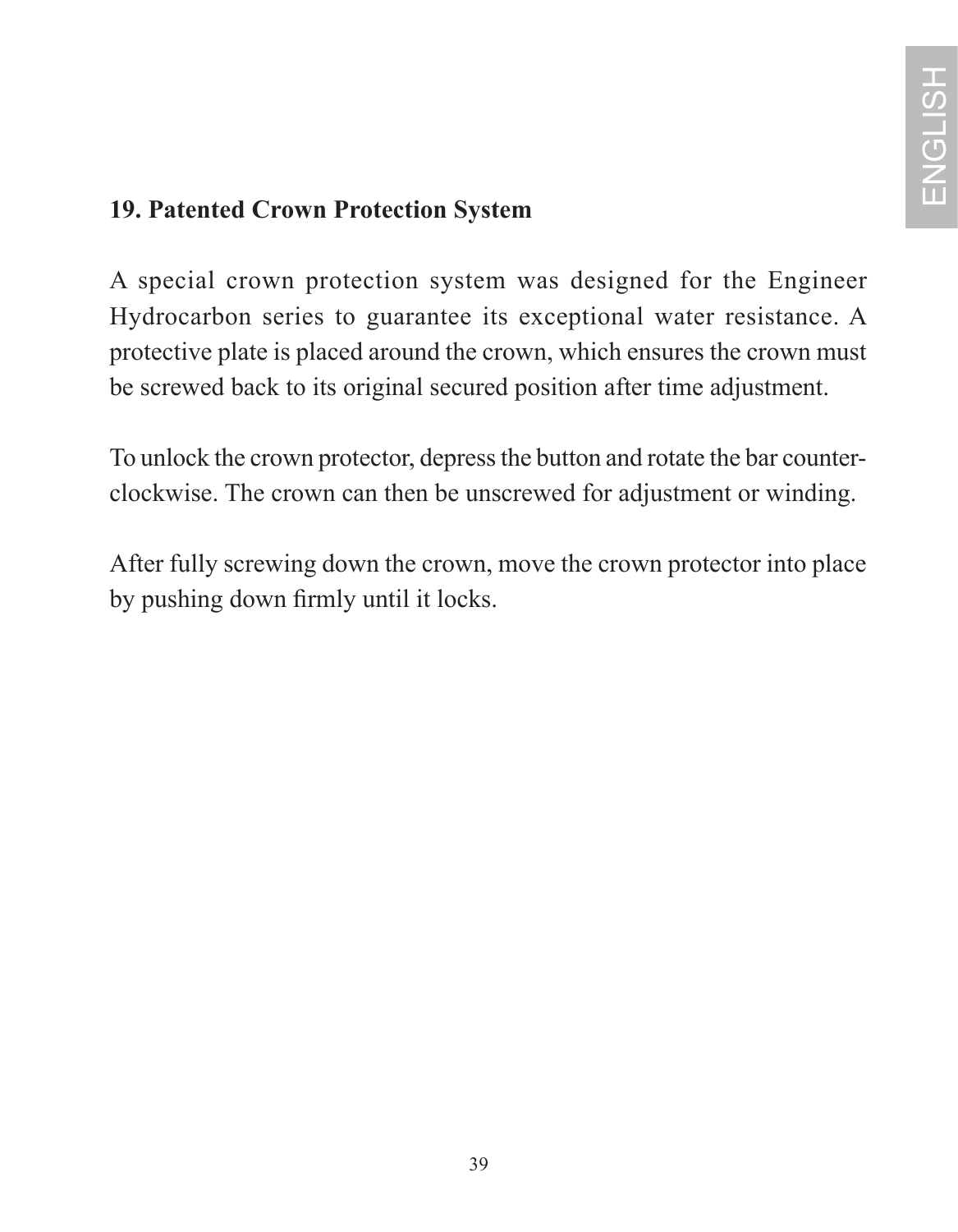#### **Caring for your BALL watch**

Like a car engine, we recommend that you have your mechanical BALL watch checked, cleaned and lubricated by us or a BALL Authorized Service Center every three to five years. This regular maintenance will prevent movement wear due to the drying of lubricating oils.

Your BALL watch requires a certain amount of care. A few basic recommendations will help you to ensure its reliability and keep it looking new.

• Magnetic Fields: The BALL Engineer, Engineer Master & Engineer Hydrocarbon collections are all equipped with soft iron inner antimagnetic case for improved resistance. Nevertheless, please avoid placing your watch on refrigerators or loudspeakers as they generate powerful magnetic fields.

• Shocks: Although your BALL watch has been built to withstand shock according to the highest standard in the industry, extreme impact against this precision instrument should still be avoided. A strong impact on the winding crown or the crystal can impair the water resistance.

• Cleaning: Be sure to rinse your watch regularly with fresh water, especially after it has been in salt water. This will help preserve its appearance and running condition.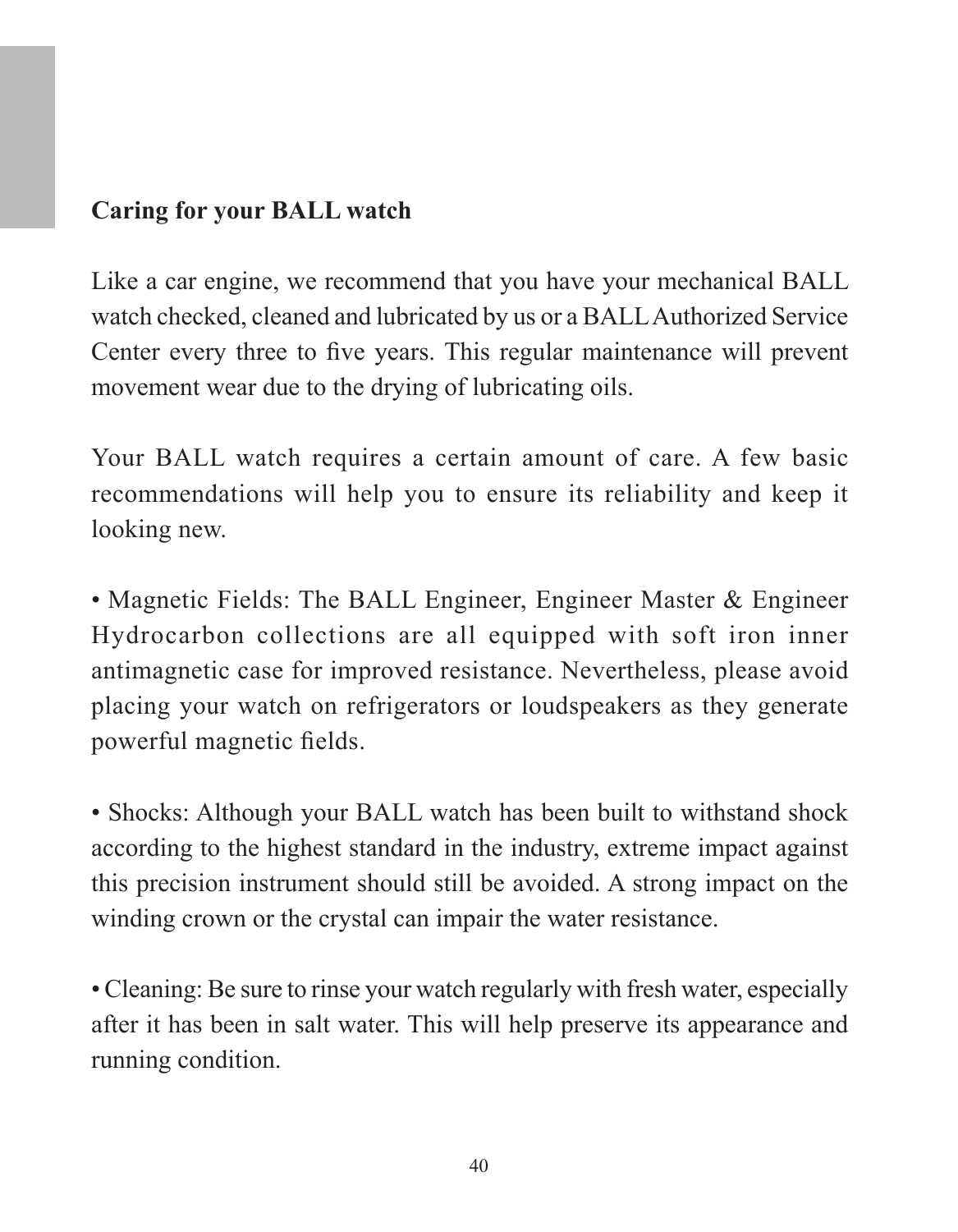• Strap: Our straps are made of finest calf, crocodile or alligator leather and are protected against humidity. To prolong the life of your leather strap, please avoid contact with water and dampness to prevent discoloration and deformation. Should the strap be immersed in salt water, we suggest that you rinse it with fresh water to prevent further damage. Please also avoid contact with greasy substances and cosmetic products, as leather is permeable.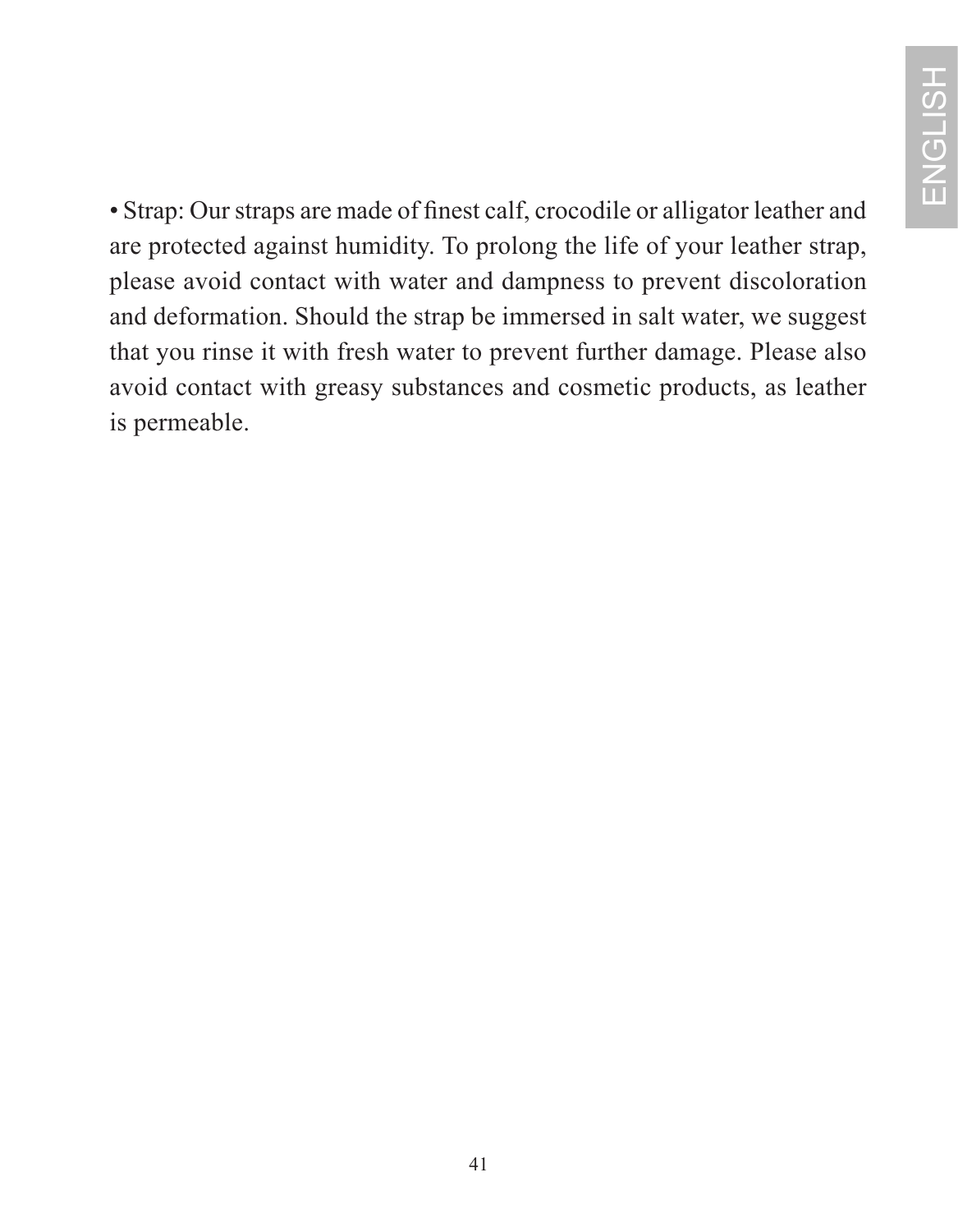#### **Optimum Safety**

Man has always been exposed to natural radiation arising from the earth as well as from outer space. The radiation we receive from outer space is called cosmic radiation or cosmic rays. On average, our radiation exposure due to all natural sources amounts to about 2.4 mSv a year - though this figure can vary widely, depending on the geographical location. Even in homes and buildings, there are also radioactive elements in the air.

The wearer of an intact BALL watch is never exposed to any radiation. Even the hypothetical and unlikely accident entailing the simultaneous release of all tritium contained in <sup>3</sup>H gas tubes would present a very minor internal irradiation. In that case, the wearer is exposed to a dose 30,000 times lower than the one due to average background radiation as stated above. It is evident that it does not make sense to speak of a risk at all for such minor exposure.

#### **Disposal and After-Sales Service**

For environmental protection, we recommend you to send your BALL watch to your local service center or our Swiss factory for disposal. If there is a defect with one of the lights or a part containing a light source, the watch should be returned for repair either to our factory or to the designated service center.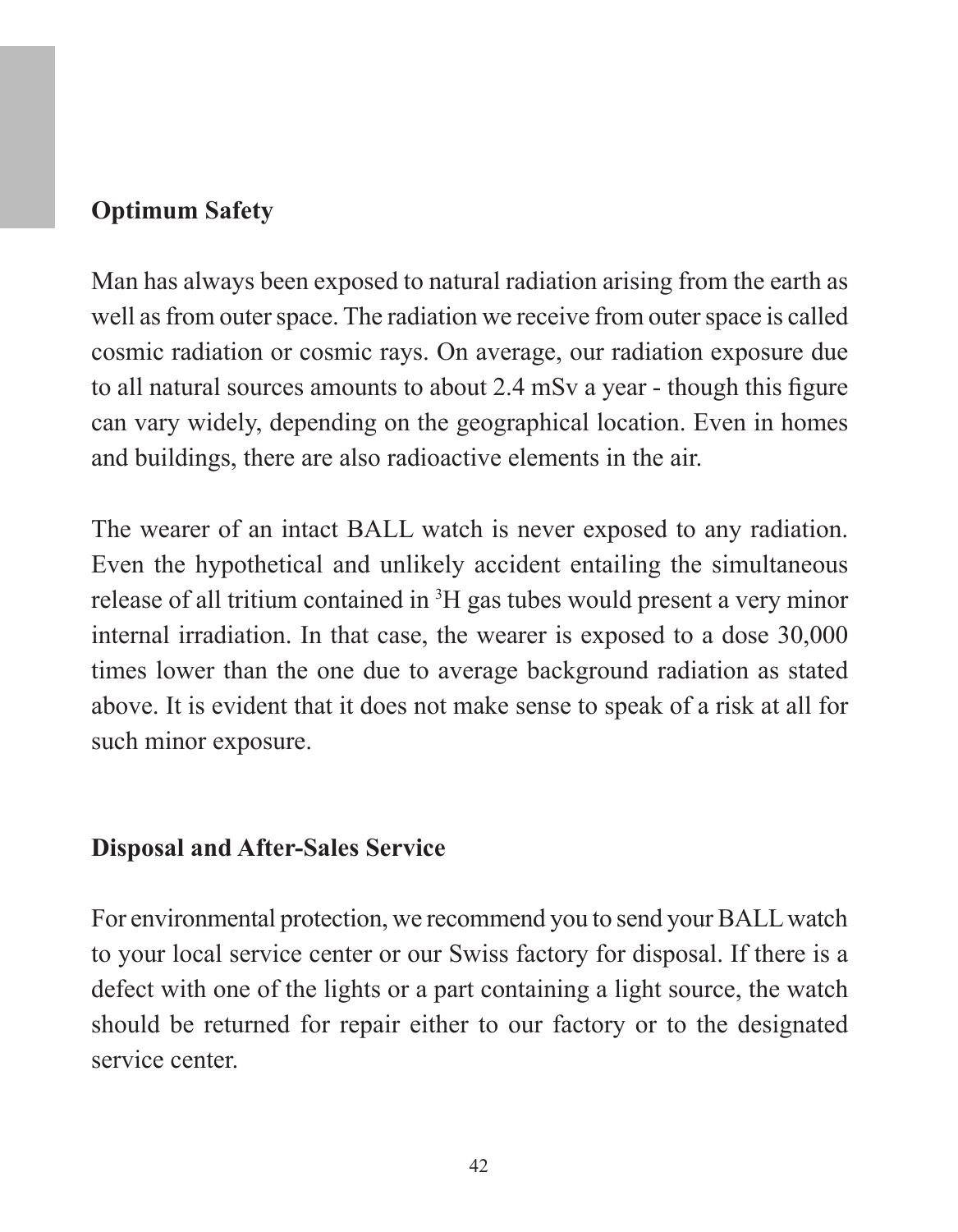### **BALL International Warranty**

Built to exceed traditional Swiss watchmaking standards, your BALL watch is warranted by Ball Watch Company for a period of twenty-four months from the date of purchase under the terms and conditions of this warranty. You are cordially invited to register at our web site www.ballwatch.com during the initial 24-month period after purchase for free extended twelve months warranty to effectively cover your BALL watch by a total of thirty-six months warranty period. The international warranty covers material and manufacturing defects. The warranty will only be valid when the warranty card is dated, fully and correctly completed and stamped by a BALL Authorized Dealer.

During the warranty period and by presenting the valid warranty card, you are entitled to have any manufacturing defect repaired free of charge. In the event that repairs are unable to restore the normal conditions, Ball Watch Company guarantees its replacement by a BALL watch of identical or similar characteristics. The warranty for the replacement watch ends twenty-four months after the date of replacement of the replaced watch.

The international warranty does not extend to the bracelet or crystal nor does it cover any damage done to the watch and the movement by humidity entering the watch because of a handling error. The normal wear and tear and aging of the watch will not be covered under this warranty. We reserve the right to relinquish all responsibilities under this guarantee for repair if the watch is tampered with or damaged by unauthorized persons other than BALL Authorized Service Centers.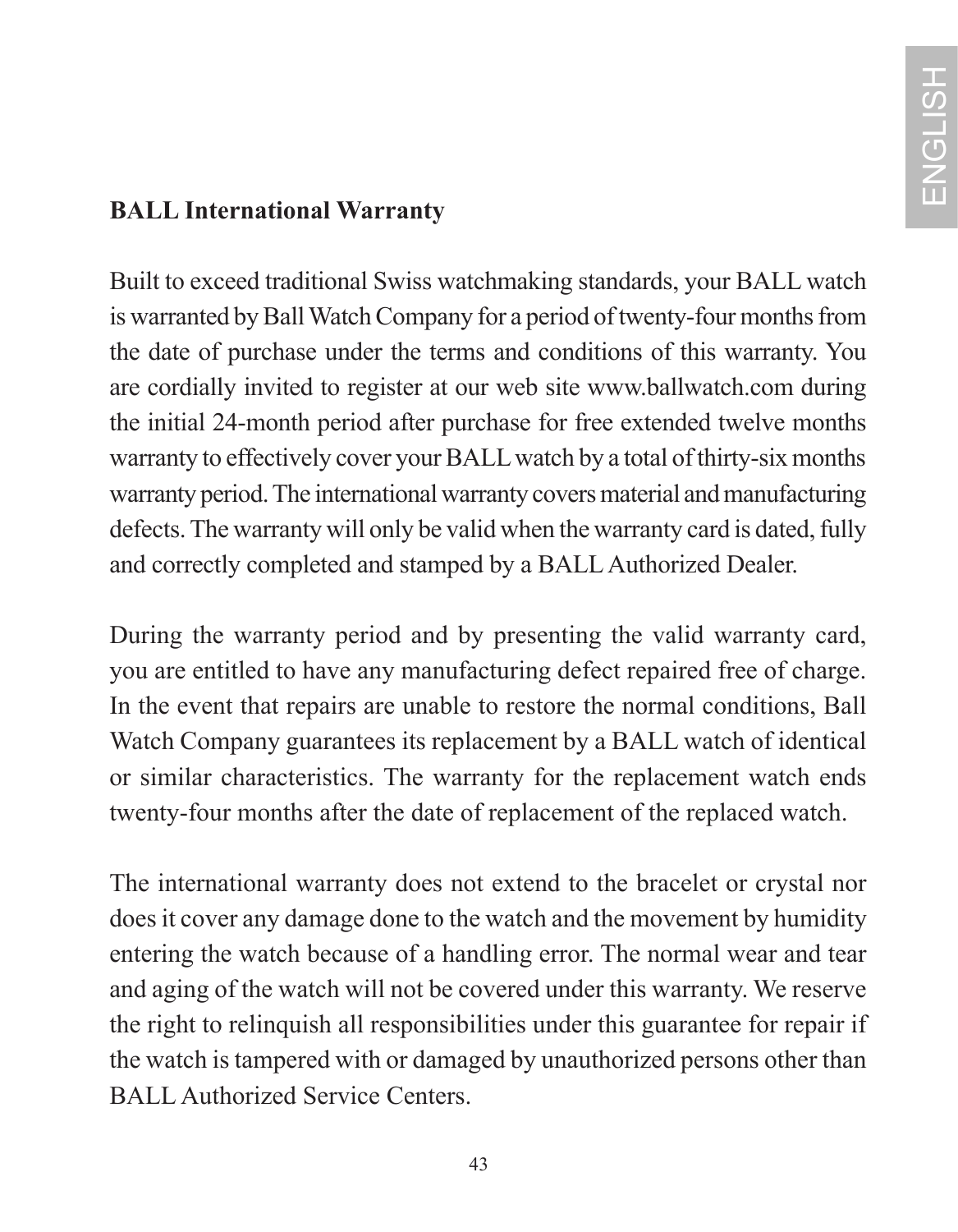# **International After-Sales Service Centers**

### *North America*

| U.S.A. | <b>BALL WATCH USA</b>             |
|--------|-----------------------------------|
|        | 1131 4 <sup>th</sup> Street North |
|        | St. Petersburg, FL 33701, U.S.A.  |
|        | Tel: $+1-727-896-4278$            |

### *Europe & Middle East*

| Switzerland      | BALL WATCH COMPANY S.A.      |  |
|------------------|------------------------------|--|
|                  | Rue du Musée 6               |  |
|                  | CH-2000 Neuchâtel            |  |
|                  | Switzerland                  |  |
|                  | Tel: $+41-32-724-5300$       |  |
|                  | Fax: $+41-32-724-5301$       |  |
| Spain            | <b>GRUPO FARLABO</b>         |  |
|                  | Isla de Java, 33             |  |
|                  | 28034 Madrid, Spain          |  |
|                  | Tel: $+34-91-728-6923$       |  |
|                  | $Fax: +34-91-358-0461$       |  |
| Asia             |                              |  |
| <b>Hong Kong</b> | BALL WATCH (ASIA) CO. LTD.   |  |
|                  | 13/F, 9 Des Voeux Road West, |  |
|                  | Hong Kong                    |  |
|                  | Tel: $+852-2858-8268$        |  |
|                  | $Fax: +852-2858-8625$        |  |
|                  |                              |  |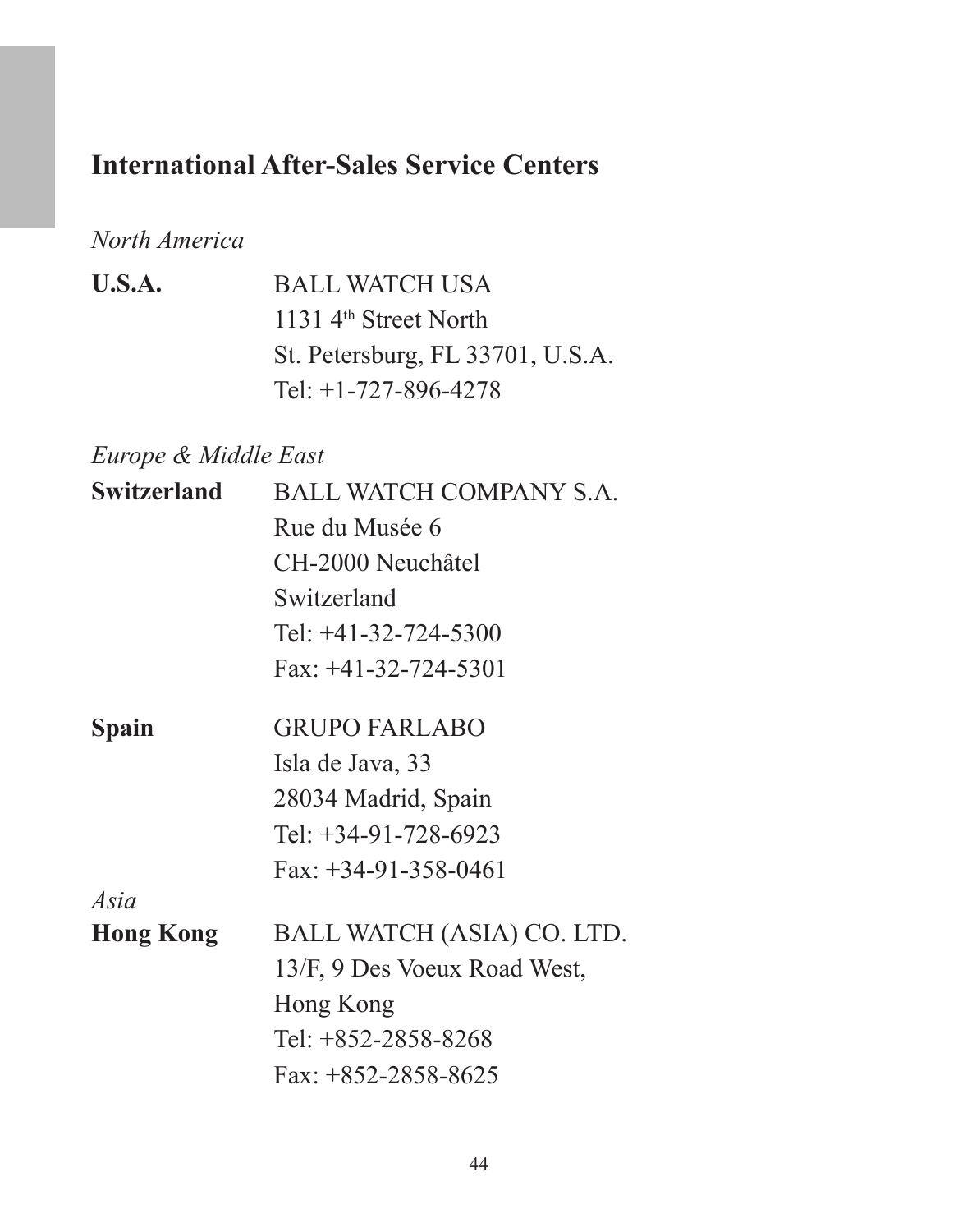| Japan            | BALL WATCH JAPAN CO. LTD.<br>Hanzomon Duplex B's building 5F, 2-2-22, Kojimachi,<br>Chiyoda-Ku, Tokyo 102-0083 Japan<br>Tel: $+813-3221-7807$<br>$Fax: +813-3221-7803$ |
|------------------|------------------------------------------------------------------------------------------------------------------------------------------------------------------------|
| South Korea      | WFMG HOROLOGIUM A/S CENTER<br>Specialty Contractors Hall 23F<br>395-70 Shindaebang-dong, Dongjak-gu, Seoul,<br>Korea 156-714<br>Tel: +82-2-3284-1332                   |
| <b>Thailand</b>  | <b>C. THONG PANICH</b><br>447 - 451 Jawaraj Road<br>Bangkok 10100, Thailand<br>Tel: $+66-2623-0248$<br>Fax: $+66-2224-4917$                                            |
| <b>Singapore</b> | <b>BALL WATCH SINGAPORE PTE. LTD.</b><br>72 Bendemeer Road<br>#05-31 Luzerne<br>Singapore 339941<br>Tel: +65-6235-1811                                                 |
| <b>Taiwan</b>    | HEH SHYANG INTERNATIONAL CO LTD<br>Room 6, 7F., No.18, Sec.1, Chang-an E. Rd.<br>Taipei, 104, Taiwan, R.O.C.<br>Tel: +886-2-2531-9988<br>Fax: $+886-2-2531-5688$       |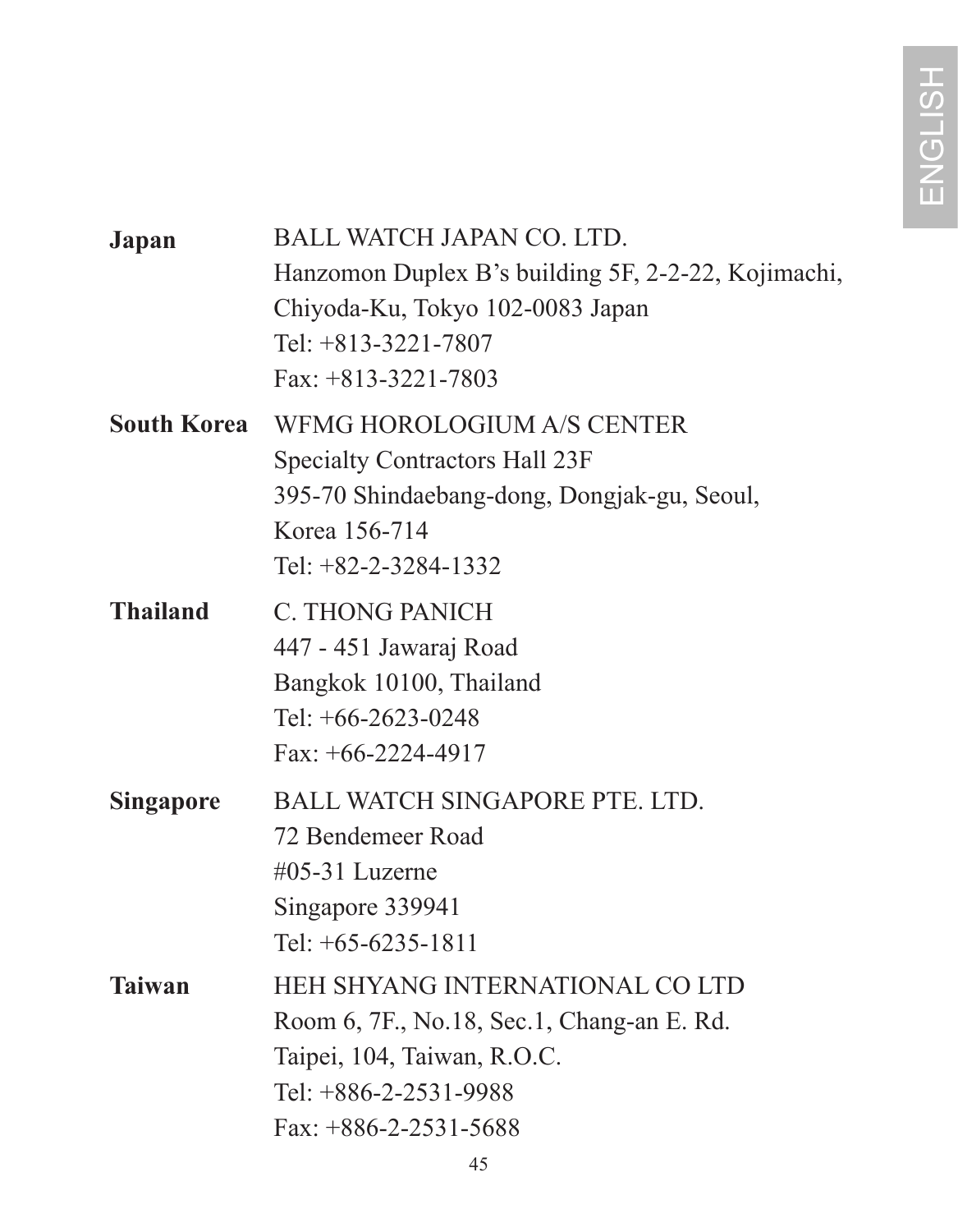| <b>Philippines</b> | WATCH CHECK SERVICE CENTER                       |
|--------------------|--------------------------------------------------|
|                    | Unit 504 Level 5 Shangri-La Plaza Mall           |
|                    | Edsa corner Shaw Blvd., Mandaluyong City,        |
|                    | Philippines                                      |
|                    | Tel: $+632-910-8338/+632-632-9313$               |
|                    | WATCH CHECK 6750                                 |
|                    | Ground Floor, 6750 Retail Arcade                 |
|                    | Ayala Avenue, Makati City                        |
|                    | Philppines                                       |
|                    | Tel: +632-813-6990                               |
| <b>Malaysia</b>    | <b>BALL WATCH MALAYSIA SDN BHD</b>               |
|                    | Unit 30.3, 30th floor, Menara Standard Chartered |
|                    | No. 30, Jalan Sultan Ismail                      |
|                    | 50250 Kuala Lumpur, Malaysia                     |
|                    | Tel: $+60-3-2142-0887$                           |
| China              | SHANGHAI WAKMANN WATCH CO., LTD                  |
|                    | 12th Floor Jinjiang Xiangyang Building,          |
|                    | No.993 Nanjing Rd(W), Shanghai 200041, China     |
|                    | Tel: 8621-62175616 / 62176020                    |
|                    | Fax: 8621-62173851                               |
|                    |                                                  |